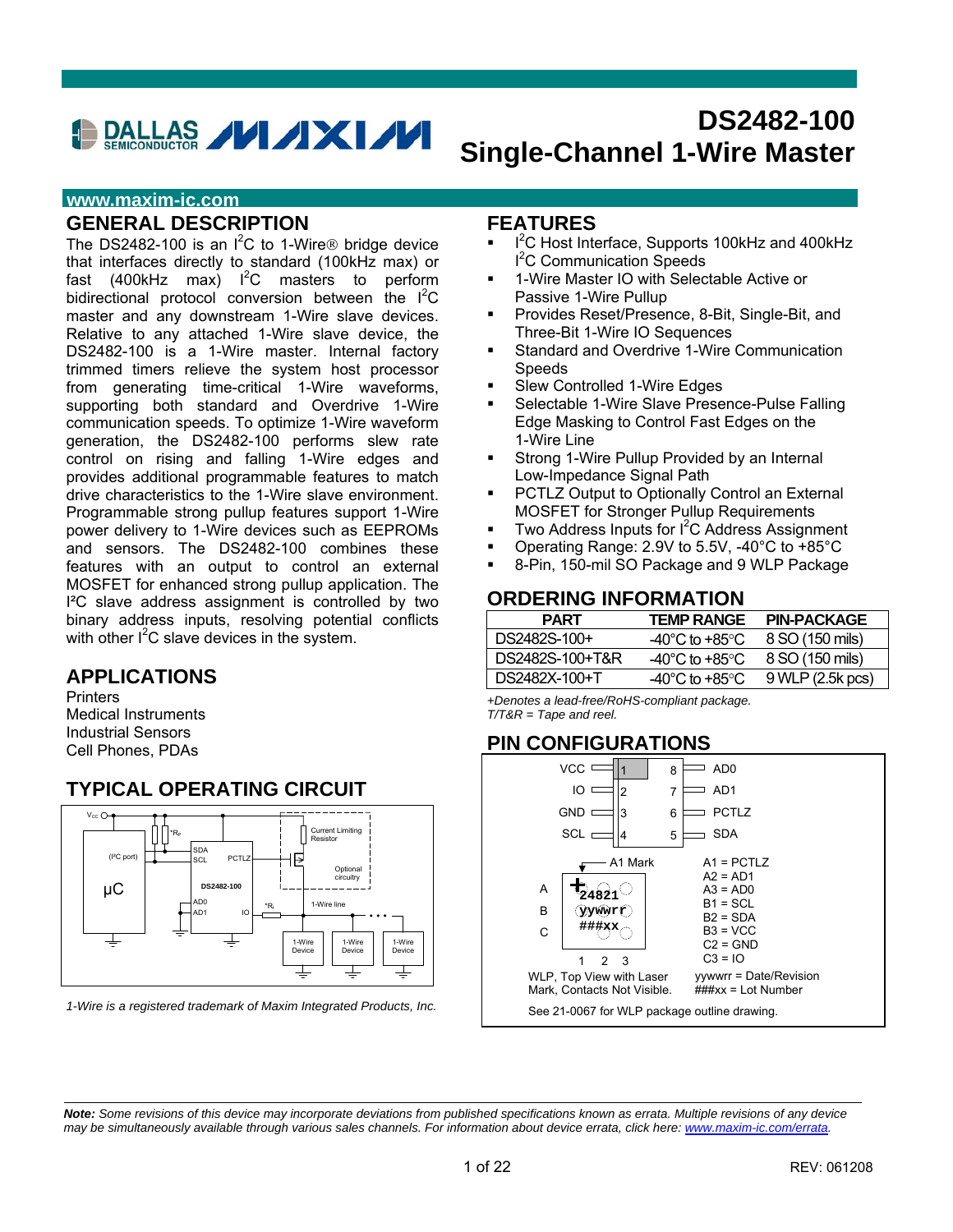### **ABSOLUTE MAXIMUM RATINGS**

Voltage Range on Any Pin Relative to Ground  $\sim$  0.5V, +6V Maximum Current into Any Pin  $\pm 20$ mA Operating Temperature Range  $-40^{\circ}$ C to +85°C Junction Temperature +150°C Storage Temperature Range -55°C to +125°C to +125°C to +125°C to +125°C to +125°C to +125°C to +125°C to +125°C Soldering Temperature **Refer to the IPC/JEDEC J-STD-020 Specification**.

*Stresses beyond those listed under "Absolute Maximum Ratings" may cause permanent damage to the device. These are stress ratings only, and functional operation of the device at these or any other conditions beyond those indicated in the operational sections of the specifications is not implied. Exposure to the absolute maximum rating conditions for extended periods may affect device.* 

# **ELECTRICAL CHARACTERISTICS**

 $(V_{CC} = 2.9V \text{ to } 5.5V, T_A = -40^{\circ}C \text{ to } +85^{\circ}C.$ 

| <b>PARAMETER</b>                                    | <b>SYMBOL</b>                 | <b>CONDITIONS</b>               | <b>MIN</b>       | <b>TYP</b>   | <b>MAX</b>       | <b>UNITS</b>            |
|-----------------------------------------------------|-------------------------------|---------------------------------|------------------|--------------|------------------|-------------------------|
| <b>Supply Voltage</b>                               |                               | 3.3V                            | 2.9              | 3.3          | 3.7              | $\vee$                  |
|                                                     | $V_{\rm CC}$                  | 5V                              | 4.5              | 5.0          | $\overline{5.5}$ |                         |
| <b>Operating Current</b>                            | $I_{\rm CC}$                  | (Note 1)                        |                  |              | 0.75             | mA                      |
| 1-Wire Input High                                   | $V_{I H1}$                    | 3.3V (Notes 2, 3)               | 1.9              |              |                  | $\vee$                  |
|                                                     |                               | 5V (Notes 2, 3)                 | 3.4              |              |                  |                         |
| 1-Wire Input Low                                    | $V_{IL1}$                     | 3.3V (Notes 2, 3)               |                  |              | 0.9              | $\vee$                  |
|                                                     |                               | 5V (Notes 2, 3)                 |                  |              | 1.2              |                         |
| 1-Wire Weak Pullup Resistor                         | $R_{WPU}$                     | (Note 4)                        | 1000             |              | 1675             | Ω                       |
| 1-Wire Output Low                                   | $V_{OL1}$                     | At 4mA load                     |                  |              | 0.4              | $\overline{\mathsf{v}}$ |
| Active Pullup On Time                               | <b>t</b> <sub>APUOT</sub>     | Standard (Notes 4, 5)           | $\overline{2.3}$ | 2.5          | 2.7              | $\mu s$                 |
|                                                     |                               | Overdrive (Notes 4, 5)          | 0.4              | 0.5          | 0.6              |                         |
| <b>Strong Pullup Voltage Drop</b>                   | $\Delta V_{STRPU}$            | $V_{CC} \geq 3.2V$ , 1.5mA load |                  |              | 0.3              | $\vee$                  |
|                                                     |                               | $V_{CC} \geq 5.2V$ , 3mA load   |                  |              | 0.5              |                         |
| <b>Pulldown Slew Rate</b><br>(Note 6)               | $\mathsf{PD}_{\mathsf{SRC}}$  | Standard $(3.3V \pm 10\%)$      | 1                |              | 4.2              | $V/\mu s$               |
|                                                     |                               | Overdrive $(3.3V \pm 10\%)$     | 5                |              | 22.1             |                         |
|                                                     |                               | Standard $(5.0V \pm 10\%)$      | $\overline{2}$   |              | 6.5              |                         |
|                                                     |                               | Overdrive $(5.0V \pm 10\%)$     | 10               |              | 40               |                         |
|                                                     | $\mathsf{PU}_{\mathsf{SRC}}$  | Standard $(3.3V \pm 10\%)$      | 0.8              |              | $\overline{4}$   | $V/\mu s$               |
| Pullup Slew Rate                                    |                               | Overdrive $(3.3V \pm 10\%)$     | 2.7              |              | 20               |                         |
| (Note 6)                                            |                               | Standard $(5.0V \pm 10\%)$      | 1.3              |              | 6                |                         |
|                                                     |                               | Overdrive $(5.0V \pm 10\%)$     | 3.4              |              | 31               |                         |
| Power-On Reset Trip Point                           | $V_{\text{POR}}$              |                                 |                  |              | 2.2              | $\vee$                  |
| 1-Wire TIMING (Note 5) (See Figures 3, 5, 6, and 7) |                               |                                 |                  |              |                  |                         |
|                                                     |                               | Standard                        | 7.6              | 8            | 8.4              |                         |
| Write 1/Read Low Time                               | $t_{\rm W1L}$                 | Overdrive                       | 0.9              | $\mathbf{1}$ | 1.1              | μs                      |
| Read Sample Time                                    |                               | Standard                        | 13.3             | 14           | 15               |                         |
|                                                     | $t_{\sf{MSR}}$                | Overdrive                       | 1.4              | 1.5          | 1.8              | μs                      |
| 1-Wire Time Slot                                    |                               | Standard                        | 65.8             | 69.3         | 72.8             | $\mu s$                 |
|                                                     | $t_{\scriptscriptstyle SLOT}$ | Overdrive                       | 9.9              | 10.5         | 11.0             |                         |
|                                                     |                               | Standard (3.3V to 0V)           | 0.54             |              | 3.0              |                         |
| Fall Time High-to-Low                               |                               | Overdrive (3.3V to 0V)          | 0.10             |              | 0.59             |                         |
| (Notes 6, 7)                                        | $t_{F1}$                      | Standard (5.0V to 0V)           | 0.55             |              | 2.2              | $\mu s$                 |
|                                                     |                               | Overdrive (5.0V to 0V)          | 0.09             |              | 0.44             |                         |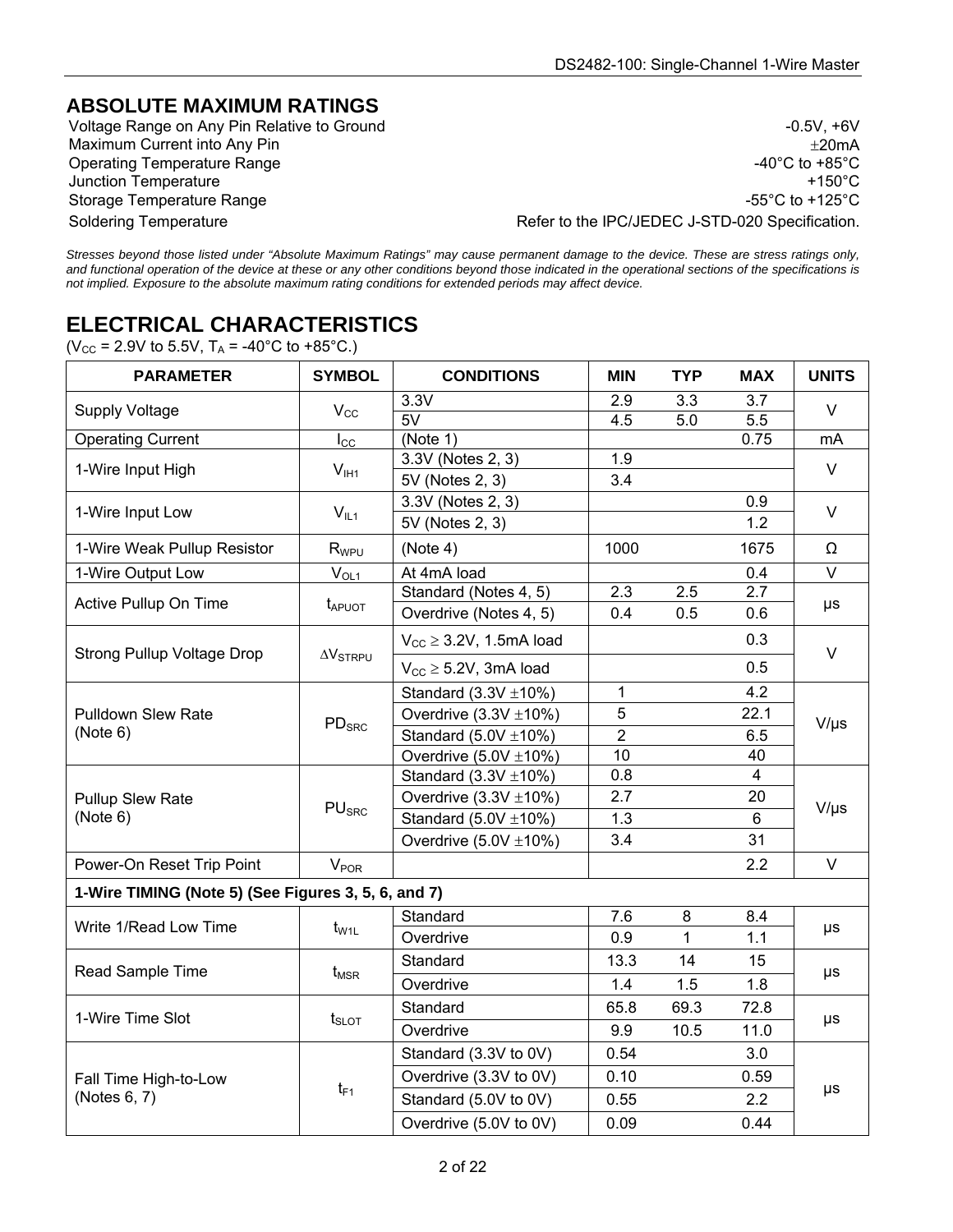| <b>PARAMETER</b>                                                 | <b>SYMBOL</b>              | <b>CONDITIONS</b>              | <b>MIN</b>         | <b>TYP</b> | <b>MAX</b>                 | <b>UNITS</b> |  |
|------------------------------------------------------------------|----------------------------|--------------------------------|--------------------|------------|----------------------------|--------------|--|
|                                                                  |                            | Standard                       | 60                 | 64         | 68                         |              |  |
| Write-0 Low Time                                                 | t <sub>wol</sub>           | Overdrive                      | 7.1                | 7.5        | 7.9                        | μs           |  |
|                                                                  |                            | Standard                       | 5.0                | 5.3        | 5.6                        |              |  |
| Write-0 Recovery Time                                            | $t_{\text{RECO}}$          | Overdrive                      | 2.8                | 3.0        | 3.2                        | μs           |  |
|                                                                  |                            | Standard                       | 570                | 600        | 630                        |              |  |
| <b>Reset Low Time</b>                                            | $t_{RSTL}$                 | Overdrive                      | 68.4               | 72         | 75.6                       | μs           |  |
|                                                                  |                            | Standard                       | 66.5               | 70         | 73.5                       |              |  |
| Presence Detect Sample Time                                      | $t_{\mathsf{MSP}}$         | Overdrive                      | 7.1                | 7.5        | 7.9                        | μs           |  |
| Sampling for Short and                                           |                            | Standard                       | 7.6                | 8          | 8.4                        |              |  |
| Interrupt                                                        | $t_{SI}$                   | Overdrive                      | 0.7                | 0.75       | 0.8                        | μs           |  |
|                                                                  |                            | Standard                       | 554.8              | 584        | 613.2                      |              |  |
| Reset High Time                                                  | $t_{RSTH}$                 | Overdrive                      | 70.3               | 74         | 77.7                       | μs           |  |
| Presence-Pulse Mask START                                        | t <sub>PPM1</sub>          | (Note 8)                       | 9.5                | 10         | 10.5                       | μs           |  |
| Presence-Pulse Mask STOP                                         | $t_{PPM2}$                 | (Note 8)                       | 57                 | 60         | 63                         | μs           |  |
| <b>CONTROL PIN (PCTLZ)</b>                                       |                            |                                |                    |            |                            |              |  |
|                                                                  |                            | $V_{CC}$ = 2.9V, 1.2mA load    |                    |            |                            |              |  |
| Output-Low Voltage                                               | $V_{OLP}$                  | current                        |                    |            | 0.4                        | V            |  |
| Output-High Voltage                                              | $V_{OHP}$                  | 0.4mA load current             | $V_{CC}$ –<br>0.5V |            |                            | V            |  |
| I <sup>2</sup> C PINS (Note 9) (See Figure 10)                   |                            |                                |                    |            |                            |              |  |
|                                                                  |                            |                                |                    |            | $0.25 \times$              |              |  |
| LOW Level Input Voltage                                          | $\mathsf{V}_{\mathsf{IL}}$ | $V_{\text{CC}}$ = 2.9V to 3.7V | $-0.5$             |            | $V_{\rm CC}$               | $\vee$       |  |
|                                                                  |                            | $V_{CC}$ = 4.5V to 5.5V        |                    |            | $0.22 \times$              |              |  |
|                                                                  |                            |                                | $0.7 \times$       |            | $V_{\rm CC}$<br>$V_{CC}$ + |              |  |
| <b>HIGH Level Input Voltage</b>                                  | V <sub>IH</sub>            |                                | $V_{\rm CC}$       |            | 0.5V                       | $\vee$       |  |
| <b>Hysteresis of Schmitt Trigger</b>                             | $V_{HYS}$                  |                                | $0.05 \times$      |            |                            | $\vee$       |  |
| Inputs                                                           |                            |                                | $V_{\rm CC}$       |            |                            |              |  |
| LOW Level Output Voltage at<br>3mA Sink Current                  | $V_{OL}$                   |                                |                    |            | 0.4                        | $\vee$       |  |
| Output Fall Time from V <sub>Ihmin</sub> to                      |                            |                                |                    |            |                            |              |  |
| V <sub>ILmax</sub> with a Bus Capacitance                        | $t_{OF}$                   |                                | 60                 |            | 250                        | ns           |  |
| from 10pF to 400pF                                               |                            |                                |                    |            |                            |              |  |
| Pulse Width of Spikes that are<br>Suppressed by the Input Filter | $t_{\rm SP}$               | SDA and SCL pins only          |                    |            | 50                         | ns           |  |
| Input Current Each I/O Pin with                                  |                            |                                |                    |            |                            |              |  |
| an Input Voltage Between                                         | Т,                         | (Notes 10, 11)                 | $-10$              |            | 10                         | μA           |  |
| $0.1V_{\text{CCMAX}}$ and $0.9V_{\text{CCMAX}}$                  |                            |                                |                    |            |                            |              |  |
| Input Capacitance                                                | C <sub>1</sub>             | (Note 10)                      |                    |            | 10                         | pF           |  |
| <b>SCL Clock Frequency</b>                                       | $f_{\rm SCL}$              |                                | $\mathbf 0$        |            | 400                        | kHz          |  |
| Hold Time (Repeated) START                                       |                            |                                |                    |            |                            |              |  |
| Condition. After this Period, the                                | t <sub>HD:STA</sub>        |                                | 0.6                |            |                            | μs           |  |
| First Clock Pulse is Generated                                   |                            |                                |                    |            |                            |              |  |
| LOW Period of the SCL Clock                                      | $t_{\text{LOW}}$           |                                | 1.3                |            |                            | μs           |  |
| <b>HIGH Period of the SCL Clock</b>                              | t <sub>нісн</sub>          |                                | 0.6                |            |                            | μs           |  |
| Setup Time for a Repeated<br><b>START Condition</b>              | $t_{\text{SU:STA}}$        |                                | 0.6                |            |                            | μs           |  |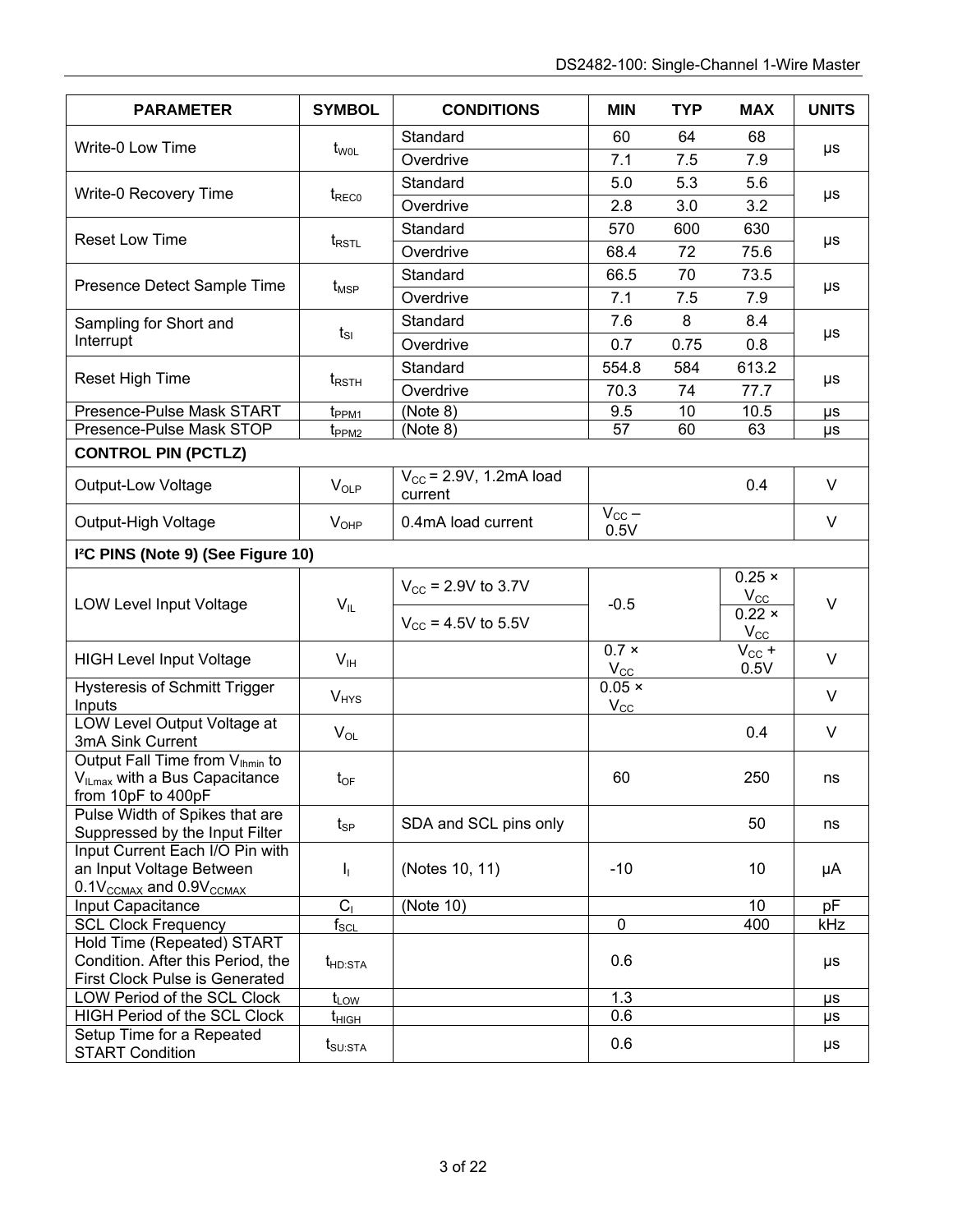| <b>PARAMETER</b>                                    | <b>SYMBOL</b>                | <b>CONDITIONS</b> | <b>MIN</b> | <b>TYP</b> | <b>MAX</b> | <b>UNITS</b> |
|-----------------------------------------------------|------------------------------|-------------------|------------|------------|------------|--------------|
| Data Hold Time                                      | LHD:DAT                      | (Notes 12, 13)    |            |            | 0.9        | μs           |
| Data Setup Time                                     | $\mathbf{I}_{\text{SU:DAT}}$ | (Note 14)         | 250        |            |            | ns           |
| Setup Time for STOP<br>Condition                    | t <sub>SU:STO</sub>          |                   | 0.6        |            |            | μs           |
| Bus Free Time Between a<br>STOP and START Condition | $t_{\text{BUF}}$             |                   | 1.3        |            |            | μs           |
| Capacitive Load for Each Bus<br>Line                | $C_B$                        | (Note 15)         |            |            | 400        | pF           |
| Oscillator Warm-Up Time                             | <b>LOSCWUP</b>               | (Note 16)         |            |            | 100        | <b>US</b>    |

Note 1: Operating current with 1-Wire write byte sequence followed by continuous Read of Status register at 400kHz in Overdrive. **Note 2:** With standard speed the total capacitive load of the 1-Wire bus should not exceed 1nF, otherwise the passive pullup on threshold V $_{\text{II-1}}$  may not be reached in the available time. With Overdrive speed the capacitive load on the 1-Wire bus must not exceed 300pF.

**Note 3:** Active pullup guaranteed to turn on between  $V_{IL1MAX}$  and  $V_{IH1MIN}$ .<br>Note 4: Active or resistive pullup choice is configurable

Active or resistive pullup choice is configurable.

**Note 5:** Except for  $t_{F1}$ , all 1-Wire timing specifications and  $t_{APUOT}$  are derived from the same timing circuit. Therefore, if one of these parameters is found to be off the typical value, it is safe to assume that all of these parameters deviate from their typical value in the same direction and by the same degree.

**Note 6:** These values apply at full load, i.e., 1nF at standard speed and 0.3nF at Overdrive speed. For reduced load, the pulldown slew rate is slightly faster.

**Note 7:** Fall time high-to-low ( $t_F1$ ) is derived from PD<sub>SRC</sub>, referenced from 0.9 × V<sub>CC</sub> to 0.1 × V<sub>CC</sub>.<br>Note 8: Presence-pulse masking only applies to standard speed.

**Note 8:** Presence-pulse masking only applies to standard speed.<br>**Note 9:** All I<sup>2</sup>C timing values are referred to V<sub>IHmin</sub> and V<sub>II may</sub> levels **Note 9:** All <sup>12</sup>C timing values are referred to  $V_{\text{H-min}}$  and  $V_{\text{I,max}}$  levels.<br>Note 10: Applies to SDA SCL and AD0 AD1

- **Note 10:** Applies to SDA, SCL, and AD0, AD1.<br>**Note 11:** The I/O pins of the DS2482-100 do no
- **Note 11:** The I/O pins of the DS2482-100 do not obstruct the SDA and SCL lines if V<sub>CC</sub> is switched off.<br>Note 12: The DS2482-100 provides a hold time of at least 300ns for the SDA signal (referred to the V<sub>In</sub>
- The DS2482-100 provides a hold time of at least 300ns for the SDA signal (referred to the V<sub>IHmin</sub> of the SCL signal) to bridge the undefined region of the falling edge of SCL.

**Note 13:** The maximum t<sub>HD</sub>:<sub>DAT</sub> has only to be met if the device does not stretch the LOW period (t<sub>LOW</sub>) of the SCL signal.<br>**Note 14:** A fast-mode I<sup>2</sup>C-bus device can be used in a standard-mode I<sup>2</sup>C-bus system, but

- A fast-mode I<sup>2</sup>C-bus device can be used in a standard-mode I<sup>2</sup>C-bus system, but the requirement t<sub>su</sub>:<sub>DAT</sub> ≥250ns must then be met. This is automatically the case if the device does not stretch the LOW period of the SCL signal. If such a device does stretch the LOW period of the SCL signal, it must output the next data bit to the SDA line tr max +  $t_{\text{SU-DAT}}$  = 1000 + 250 = 1250ns (according to the standard-mode I²C-bus specification) before the SCL line is released.

- Note 15: C<sub>B</sub> = total capacitance of one bus line in pF. If mixed with HS-mode devices, faster fall times according to I<sup>2</sup>C-bus Specification v2.1 are allowed.
- Note 16: <sup>I2</sup>C communication should not take place for the max t<sub>OSCWUP</sub> time following a power-on reset.

| <b>PIN</b> | <b>NAME</b>     | <b>FUNCTION</b>                                                                                                                                                                                     |
|------------|-----------------|-----------------------------------------------------------------------------------------------------------------------------------------------------------------------------------------------------|
|            | $V_{\rm CC}$    | Power Supply Input                                                                                                                                                                                  |
| 2          | IO.             | IO Driver for 1-Wire Line                                                                                                                                                                           |
| 3          | <b>GND</b>      | <b>Ground Reference</b>                                                                                                                                                                             |
|            | <b>SCL</b>      | I <sup>2</sup> C Serial Clock Input. Must be tied to $V_{\rm CC}$ through a pullup resistor.                                                                                                        |
| 5          | <b>SDA</b>      | I <sup>2</sup> C Serial Data Input/Output. Must be tied to $V_{CC}$ through a pullup resistor.                                                                                                      |
| 6          | <b>PCTLZ</b>    | Active-low control output for an external P-channel MOSFET to provide extra power to<br>the 1-Wire line, e.g., for use with 1-Wire devices that require a higher current temporarily<br>to operate. |
|            | AD <sub>1</sub> | I <sup>2</sup> C Address Inputs. Must be tied to $V_{CC}$ or GND. These inputs determine the I <sup>2</sup> C slave                                                                                 |
| 8          | AD <sub>0</sub> | address of the device (see Figure 9).                                                                                                                                                               |

#### **PIN DESCRIPTION**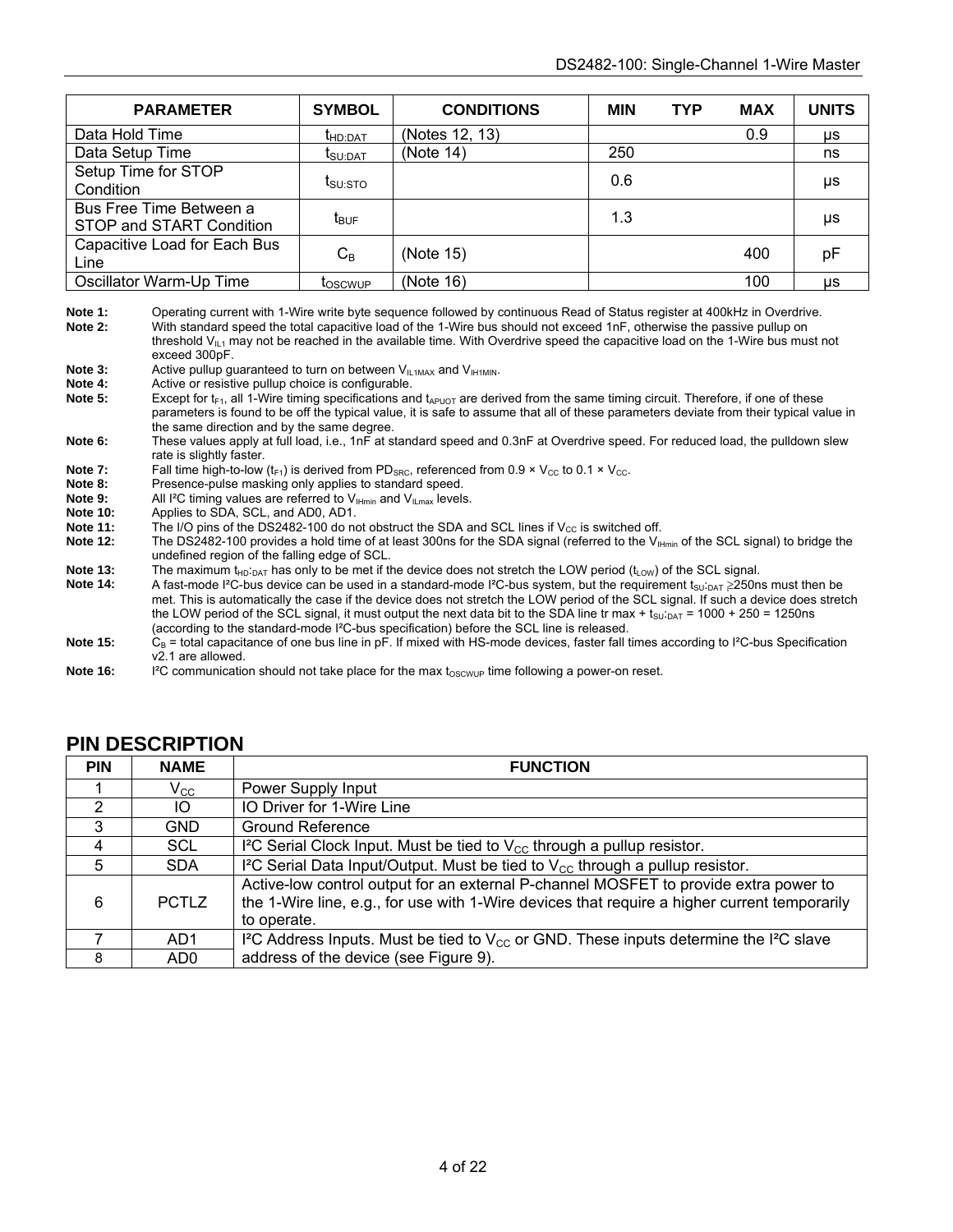### **Figure 1. Block Diagram**



### **DETAILED DESCRIPTION**

The DS2482-100 is a self-timed 1-Wire master, which supports advanced 1-Wire waveform features including standard and Overdrive speeds, active pullup, strong pullup for power delivery, and presence-pulse masking. The active pullup affects rising edges on the 1-Wire side. The strong pullup function uses the same pullup transistor as the active pullup but with a different control algorithm. In addition, the strong pullup activates the PCTLZ pin, controlling optional external circuitry to deliver additional power beyond the capabilities of the on-chip pullup transistor. Once supplied with command and data, the I/O controller of the DS2482-100 performs time-critical 1-Wire communication functions such as reset/presence detect cycle, read-byte, write-byte, single-bit R/W and triplet for ROM Search, without requiring interaction with the host processor. The host obtains feedback (completion of a 1-Wire function, presence pulse, 1-Wire short, search direction taken) through the Status register and data through the Read Data register. The DS2482-100 communicates with a host processor through its  $1^2C$ bus interface in standard mode or in fast mode. The logic state of two address pins determines the I<sup>2</sup>C slave address of the DS2482-100, allowing up to four devices operating on the same bus segment without requiring a hub.

### **DEVICE REGISTERS**

The DS2482-100 has three registers that the I²C host can read: Configuration, Status, and Read Data. These registers are addressed by a read pointer. The position of the read pointer, i.e., the register that the host reads in a subsequent read access, is defined by the instruction that the DS2482-100 executed last. The host has read and write access to the Configuration register to enable certain 1-Wire features.

#### **Configuration Register**

The DS2482-100 supports four 1-Wire features that are enabled or selected through the Configuration register. These features are:

- **Active Pullup (APU)**
- **Presence Pulse Masking (PPM)**
- **Strong Pullup (SPU)**
- 1-Wire Speed (1WS)

These features can be selected in any combination. While APU, PPM, and 1WS maintain their state, SPU returns to its inactive state as soon as the strong pullup has ended.

#### **Configuration Register Bit Assignment**

|  |  |  | bit 7   bit 6   bit 5   bit 4   bit 3   bit 2   bit 1   bit 0                                                                                                                                                                                                                                    |  |
|--|--|--|--------------------------------------------------------------------------------------------------------------------------------------------------------------------------------------------------------------------------------------------------------------------------------------------------|--|
|  |  |  | $\frac{1}{1}$ $\sqrt{10}$   $\frac{1}{1}$ $\sqrt{10}$   $\frac{1}{1}$ $\sqrt{10}$   $\sqrt{10}$   $\sqrt{10}$   $\sqrt{10}$   $\sqrt{10}$   $\sqrt{10}$   $\sqrt{10}$   $\sqrt{10}$   $\sqrt{10}$   $\sqrt{10}$   $\sqrt{10}$   $\sqrt{10}$   $\sqrt{10}$   $\sqrt{10}$   $\sqrt{10}$   $\sqrt{$ |  |

After a device reset (power-up cycle or initiated by the Device Reset command) the Configuration register reads 00h. When writing to the Configuration register, the new data is accepted only if the upper nibble (bits 7 to 4) is the one's complement of the lower nibble (bits 3 to 0). When read, the upper nibble is always 0h.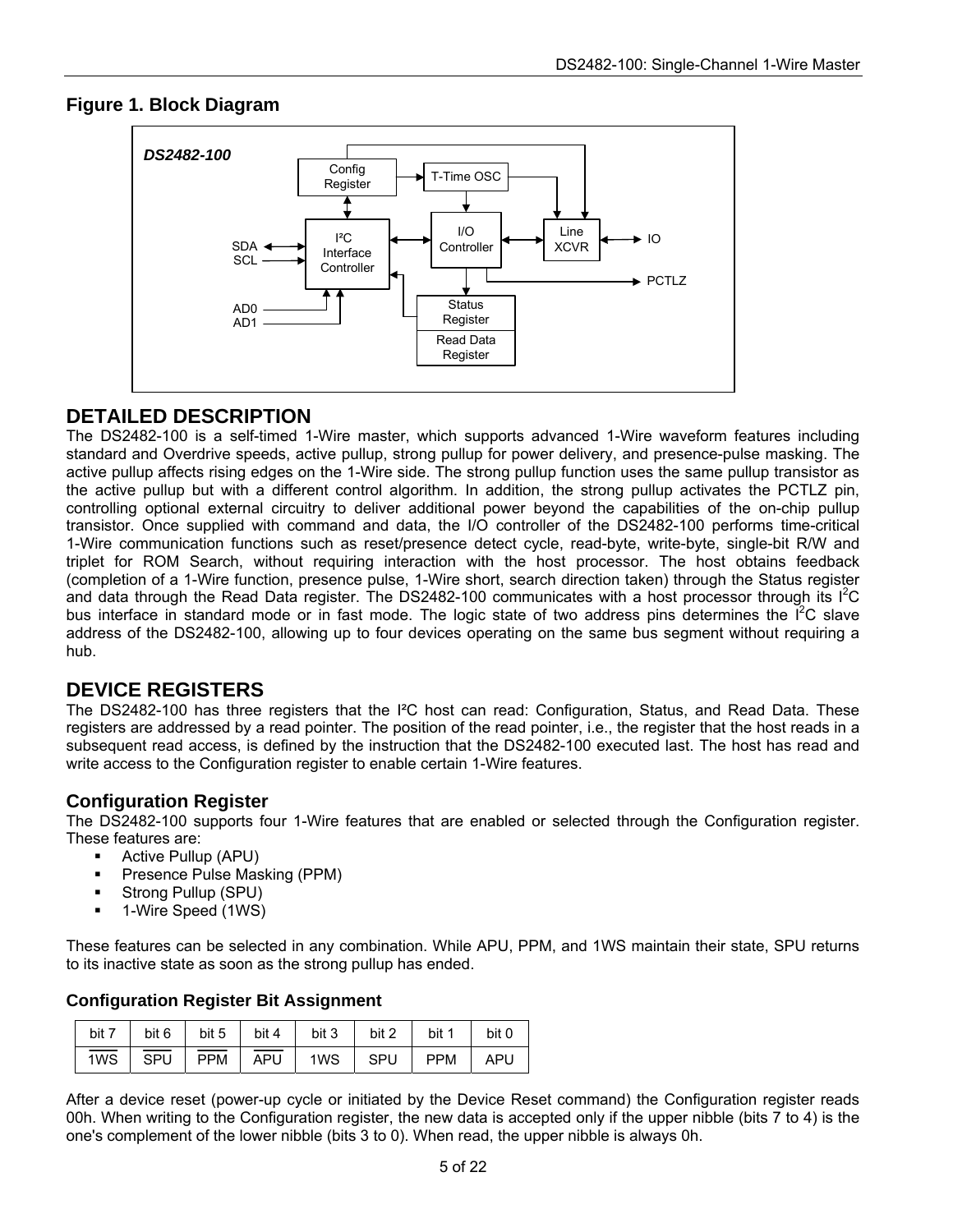### **Active Pullup (APU)**

The APU bit controls whether an active pullup (controlled slew-rate transistor) or a passive pullup ( $R_{WPIU}$  resistor) is used to drive a 1-Wire line from low to high. When APU = 0, active pullup is disabled (resistor mode). Active Pullup should be selected if the 1-Wire line has a substantial length (several 10m) or if there is a large number (~20 or more) of devices connected to a 1-Wire line. **The active pullup does not apply to the rising edge of a presence pulse or a recovery after a short on the 1-Wire line.**

The circuit that controls rising edges (Figure 2) operates as follows: At t1 the pulldown (from DS2482-100 or 1-Wire slave) ends. From this point on the 1-Wire bus is pulled high through  $R_{WPI}$  internal to the DS2482-100. V<sub>CC</sub> and the capacitive load of the 1-Wire line determine the slope. In case that active pullup is disabled (APU =  $0$ ), the resistive pullup continues, as represented by the solid line. With active pullup enabled (APU = 1), when at t2 the voltage has reached a level between  $V_{1L1max}$  and  $V_{1H1min}$ , the DS2482-100 actively pulls the 1-Wire line high applying a controlled slew rate, as represented by the dashed line. The active pullup continues until  $t_{APUOT}$  is expired at t3. From that time on the resistive pullup continues. See the *Strong Pullup (SPU)* section for a way to keep the pullup transistor conducting beyond t3.

### **Figure 2. Rising Edge Pullup**



### **Presence-Pulse Masking (PPM)**

The PPM bit controls whether the DS2482-100 masks the leading edge (falling) of presence pulses. When PPM = 0, masking is disabled. Presence pulse masking applies only to standard 1-Wire speed (1WS = 0); this bit has no function if 1WS = 1 (Overdrive speed). Presence-Pulse Masking can improve the performance of large 1-Wire networks since it prevents the fast falling edge of a presence pulse generated by a 1-Wire slave device from propagating through the network and getting reflected. Reflections can cause glitches in the network that in turn can cause slave devices to lose synchronization with the 1-Wire master.

Figure 3 shows the timing references for the Presence-Pulse Masking. If enabled (PPM = 1), the DS2482-100 begins pulling the 1-Wire line low at t<sub>PPM1</sub> after the reset low time t<sub>RSTL</sub> is expired. The pulldown ends at t<sub>PPM2</sub>, at which a 1-Wire slave, if present, is pulling the 1-Wire line low. The falling edge of the presence-pulse mask is slewrate controlled.



### **Figure 3. Presence-Pulse Masking**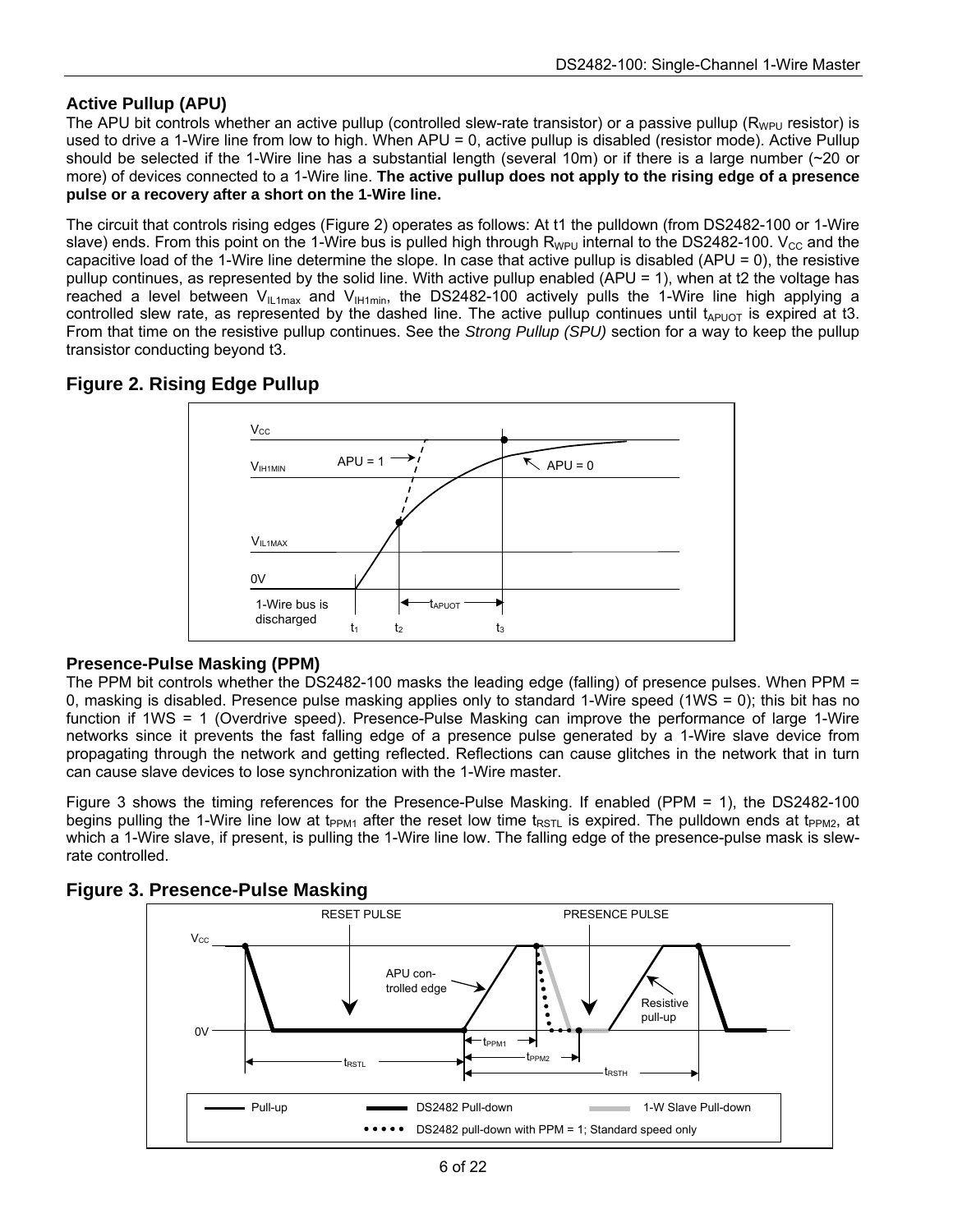#### **Strong Pullup (SPU)**

The SPU bit is used to activate the strong pullup function prior to a 1-Wire Write Byte or 1-Wire Single Bit command. Strong pullup is commonly used with 1-Wire EEPROM devices when copying scratchpad data to the main memory or when performing an SHA-1 computation, and with parasitically powered temperature sensors or A/D converters. The respective device data sheets specify the location in the communications protocol after which the strong pullup should be applied. The SPU bit must be set immediately prior to issuing the command that puts the 1-Wire device into the state where it needs the extra power. The strong pullup uses the same internal pullup transistor as the active pullup feature. For cases where the internal strong pullup has insufficient strength, the PCTLZ pin can be used to control an external p-channel MOSFET to supply additional power beyond the drive capability of the DS2482-100 to the 1-Wire line. See the ΔV<sub>STRPU</sub> parameter in the *Electrical Characteristics* to determine if the internal strong pullup is sufficient given the current load on the device.

If SPU is 1, the DS2482-100 treats the rising edge of the time slot in which the strong pullup starts as if the active pullup was activated. However, in contrast to the active pullup, the strong pullup, i.e., the internal pullup transistor, remains conducting, as shown in Figure 4, until one of three events occurs: the DS2482-100 receives a command that generates 1-Wire communication (the typical case); the SPU bit in the Configuration register is written to 0; or the DS2482-100 receives the Device Reset command. As long as the strong pullup is active, the PCTLZ output is low. When the strong pullup ends, the SPU bit is automatically reset to 0. Using the strong pullup feature does not change the state of the APU bit in the Configuration register.



### **Figure 4. Low-Impedance Pullup Timing**

#### **1-Wire Speed (1WS)**

The 1WS bit determines the timing of any 1-Wire communication generated by the DS2482-100. All 1-Wire slave devices support standard speed (1WS = 0), where the transfer of a single bit (t<sub>SLOT</sub> in Figure 4) is completed within 65µs. Many 1-Wire device can also communicate at a higher data rate, called Overdrive speed. To change from standard to Overdrive speed, a 1-Wire device needs to receive an Overdrive Skip ROM or Overdrive Match ROM command, as explained in the device data sheets. The change in speed occurs immediately after the 1-Wire device has received the speed-changing command code. The DS2482-100 must take part in this speed change to stay synchronized. This is accomplished by writing to the Configuration register with the 1WS bit being 1 **immediately after** the 1-Wire Byte command that changes the speed of a 1-Wire device. Writing to the Configuration register with the 1WS bit being 0 followed by a 1-Wire Reset command changes the DS2482-100 and any 1-Wire devices on the active 1-Wire line back to standard speed.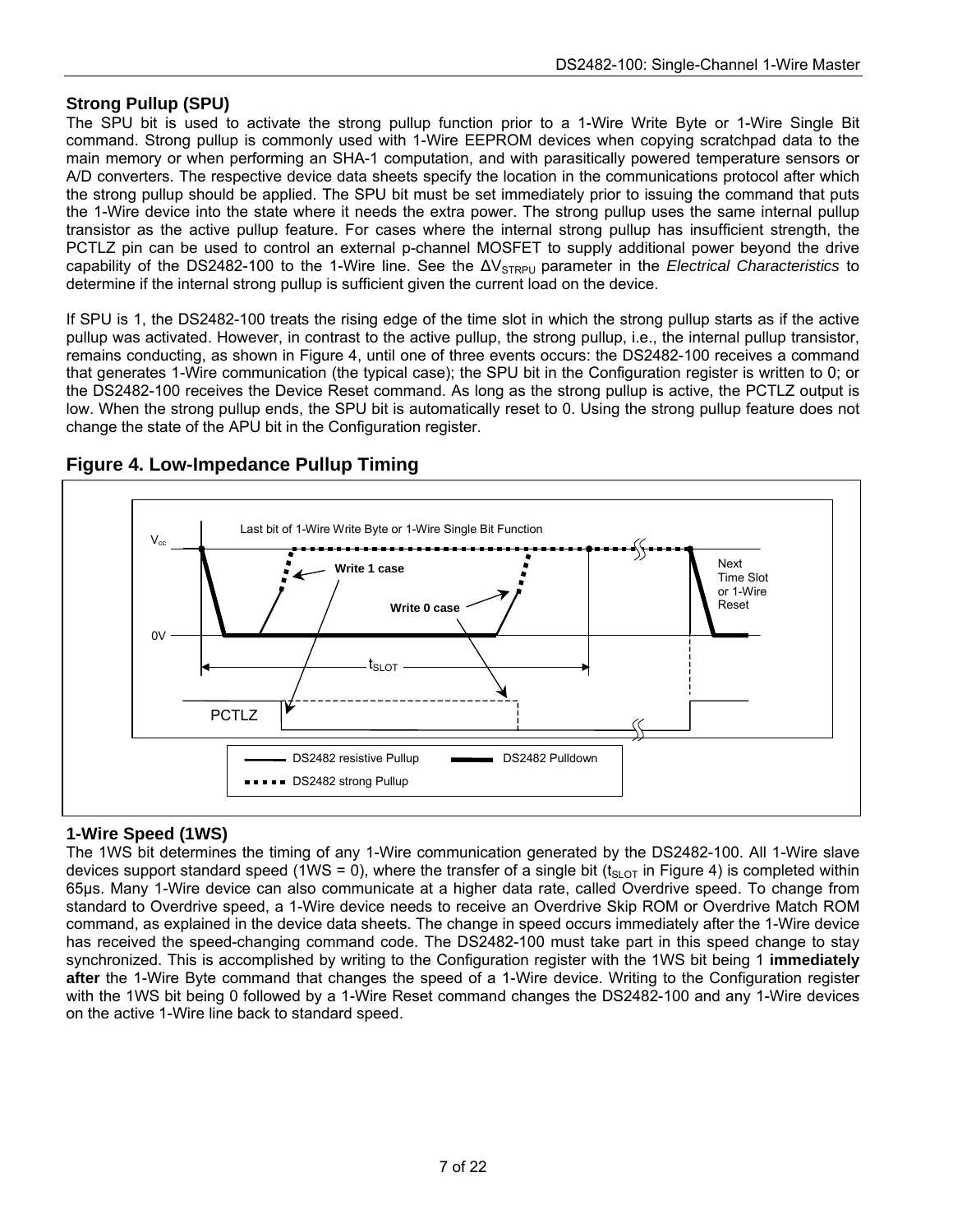#### **Status Register**

The read-only Status register is the general means for the DS2482-100 to report bit-type data from the 1-Wire side, 1-Wire busy status and its own reset status to the host processor. All 1-Wire communication commands and the Device Reset command position the read pointer at the Status register for the host processor to read with minimal protocol overhead. Status information is updated during the execution of certain commands only. Details are given in the description of the various status bits below.

#### **Status Register Bit Assignment**

| bit 7      | bit 6   bit 5   bit 4 | bit 3 | bit 2 | bit 1      | bit 0 |
|------------|-----------------------|-------|-------|------------|-------|
| <b>DIR</b> | TSB SBR RST           | LL.   | -SD   | <b>PPD</b> | 1WB   |

#### **1-Wire Busy (1WB)**

The 1WB bit reports to the host processor whether the 1-Wire line is busy. During 1-Wire communication 1WB is 1; once the command is completed, 1WB returns to its default 0. Details on when 1WB changes state and for how long it remains at 1 are found in the *Function Commands* section.

#### **Presence-Pulse Detect (PPD)**

The PPD bit is updated with every 1-Wire Reset command. If the DS2482-100 detects a presence pulse from a 1- Wire device at  $t_{\text{MSP}}$  during the Presence Detect cycle, the PPD bit will be set to 1. This bit returns to its default 0 if there is no presence pulse or if the 1-Wire line is shorted during a subsequent 1-Wire Reset command.

#### **Short Detected (SD)**

The SD bit is updated with every 1-Wire Reset command. If the DS2482-100 detects a logic 0 on the 1-Wire line at  $t_{\rm SI}$  during the Presence Detect cycle, the SD bit is set to 1. This bit returns to its default 0 with a subsequent 1-Wire Reset command provided that the short has been removed. If SD is 1, PPD is 0. The DS2482-100 cannot distinguish between a short and a DS1994 or DS2404 signaling a 1-Wire interrupt. For this reason, if a DS2404/DS1994 is used in the application, the interrupt function must be disabled. The interrupt signaling is explained in the respective device data sheets.

#### **Logic Level (LL)**

The LL bit reports the logic state of the active 1-Wire line without initiating any 1-Wire communication. The 1-Wire line is sampled for this purpose every time the Status register is read. The sampling and updating of the LL bit takes place when the host processor has addressed the DS2482-100 in read mode (during the acknowledge cycle), provided that the Read Pointer is positioned at the Status register.

#### **Device Reset (RST)**

If the RST bit is 1, the DS2482-100 has performed an internal reset cycle, either caused by a power-on reset or from executing the Device Reset command. The RST bit is cleared automatically when the DS2482-100 executes a Write Configuration command to restore the selection of the desired 1-Wire features.

#### **Single Bit Result (SBR)**

The SBR bit reports the logic state of the active 1-Wire line sampled at  $t_{\text{MSR}}$  of a 1-Wire Single Bit command or the first bit of a 1-Wire Triplet command. The power-on default of SBR is 0. If the 1-Wire Single Bit command sends a 0-bit, SBR should be 0. With a 1-Wire Triplet command, SBR could be 0 as well as 1, depending on the response of the 1-Wire devices connected. The same result applies to a 1-Wire Single Bit command that sends a 1-bit.

#### **Triplet Second Bit (TSB)**

The TSB bit reports the logic state of the active 1-Wire line sampled at  $t_{MSR}$  of the second bit of a 1-Wire Triplet command. The power-on default of TSB is 0. This bit is updated only with a 1-Wire Triplet command and has no function with other commands.

#### **Branch Direction Taken (DIR)**

Whenever a 1-Write Triplet command is executed, this bit reports to the host processor the search direction that was chosen by the third bit of the triplet. The power-on default of DIR is 0. This bit is updated only with a 1-Wire Triplet command and has no function with other commands. For additional information, see the description of the 1-Wire Triplet command and Application Note 187: *1-Wire Search Algorithm*.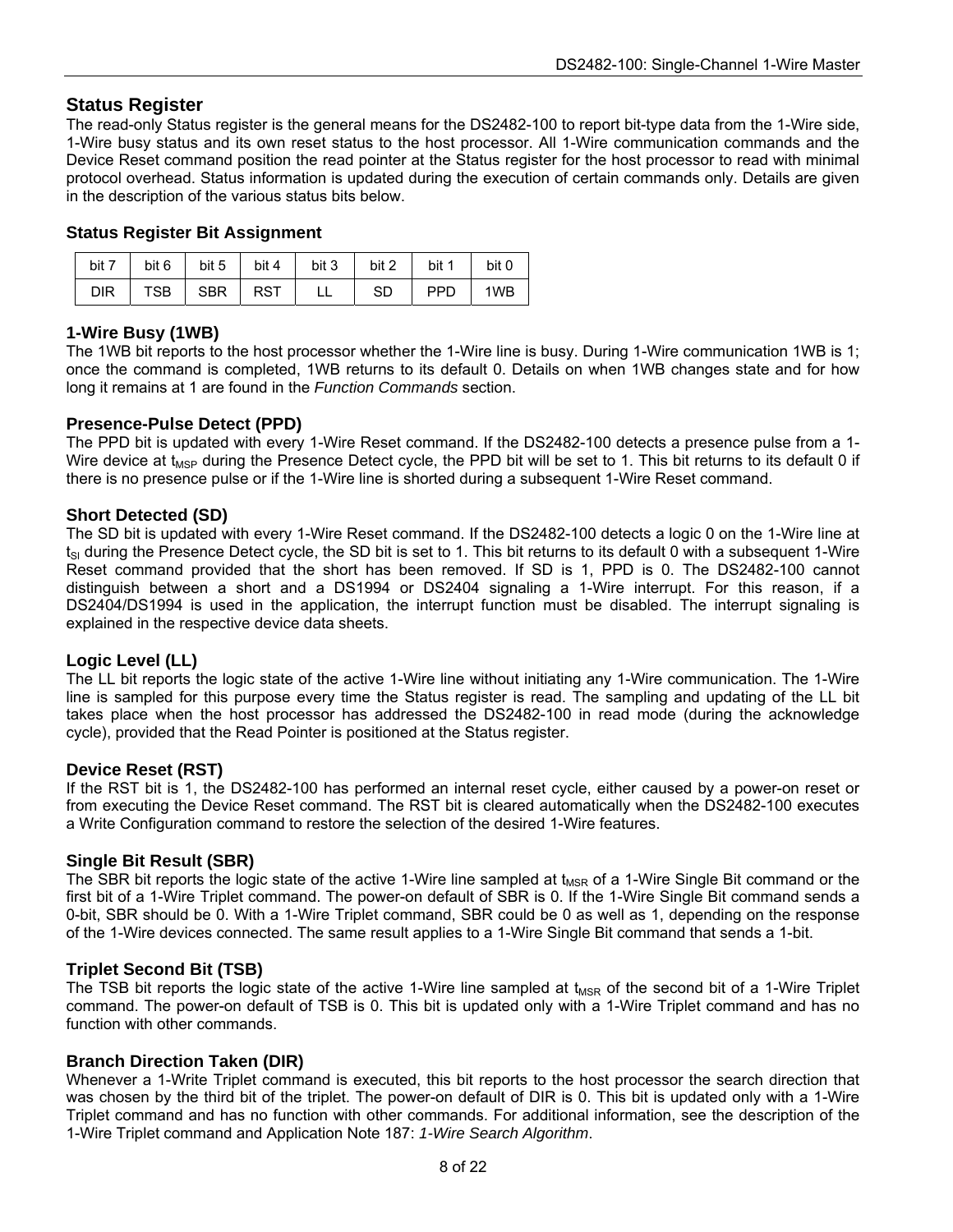### **FUNCTION COMMANDS**

The DS2482-100 understands eight function commands, which fall into four categories: device control,  $I^2C$ communication, 1-Wire setup, and 1-Wire communication. The feedback path to the host is controlled by a read pointer, which is set automatically by each function command for the host to efficiently access relevant information. The host processor sends these commands and applicable parameters as strings of one or two bytes using the  $I^2C$ interface. The I<sup>2</sup>C protocol requires that each byte be acknowledged by the receiving party to confirm acceptance or not be acknowledged to indicate an error condition (invalid code or parameter) or to end the communication. Details of the  $I^2C$  protocol including acknowledge are found in the  $\hat{f}C$  Interface section.

#### **Device Reset**

| <b>Command Code</b>                | F <sub>0</sub> h                                                            |
|------------------------------------|-----------------------------------------------------------------------------|
| <b>Command Parameter</b>           | None                                                                        |
|                                    | Performs a global reset of device state machine logic.                      |
| <b>Description</b>                 | Terminates any ongoing 1-Wire communication.                                |
| <b>Typical Use</b>                 | Device initialization after power-up; re-initialization (reset) as desired. |
| <b>Restriction</b>                 | None (can be executed at any time)                                          |
| <b>Error Response</b>              | None                                                                        |
| <b>Command Duration</b>            | Maximum 525ns, counted from falling SCL edge of the command code            |
|                                    | acknowledge bit.                                                            |
| <b>1-Wire Activity</b>             | Ends maximum 262.5ns after the falling SCL edge of the command code         |
|                                    | acknowledge bit.                                                            |
| <b>Read Pointer Position</b>       | Status register (for busy polling)                                          |
| <b>Status Bits Affected</b>        | RST set to 1.                                                               |
|                                    | 1WB, PPD, SD, SBR, TSB, DIR set to 0                                        |
| <b>Configuration Bits Affected</b> | 1WS, APU, PPM, SPU set to 0                                                 |

#### **Set Read Pointer**

| <b>Command Code</b>                | E <sub>1</sub> h                                                           |
|------------------------------------|----------------------------------------------------------------------------|
| <b>Command Parameter</b>           | Pointer Code                                                               |
| <b>Description</b>                 | Sets the Read Pointer to the specified register. Overwrites the read       |
|                                    | pointer position of any 1-Wire communication command in progress.          |
| <b>Typical Use</b>                 | To prepare reading the result from a 1-Wire Byte command; random read      |
|                                    | access of registers.                                                       |
| <b>Restriction</b>                 | None (can be executed at any time)                                         |
| <b>Error Response</b>              | If the pointer code is not valid, the pointer code is not acknowledged and |
|                                    | the command is ignored.                                                    |
| <b>Command Duration</b>            | None; the read pointer is updated on the rising SCL edge of the pointer    |
|                                    | code acknowledge bit.                                                      |
| <b>1-Wire Activity</b>             | Not affected                                                               |
| <b>Read Pointer Position</b>       | As specified by the pointer code                                           |
| <b>Status Bits Affected</b>        | None                                                                       |
| <b>Configuration Bits Affected</b> | None                                                                       |

#### **Valid Pointer Codes**

| <b>Register Selection</b>     | Code |
|-------------------------------|------|
| <b>Status Register</b>        | F0h  |
| Read Data Register            | F1h  |
| <b>Configuration Register</b> | C3h  |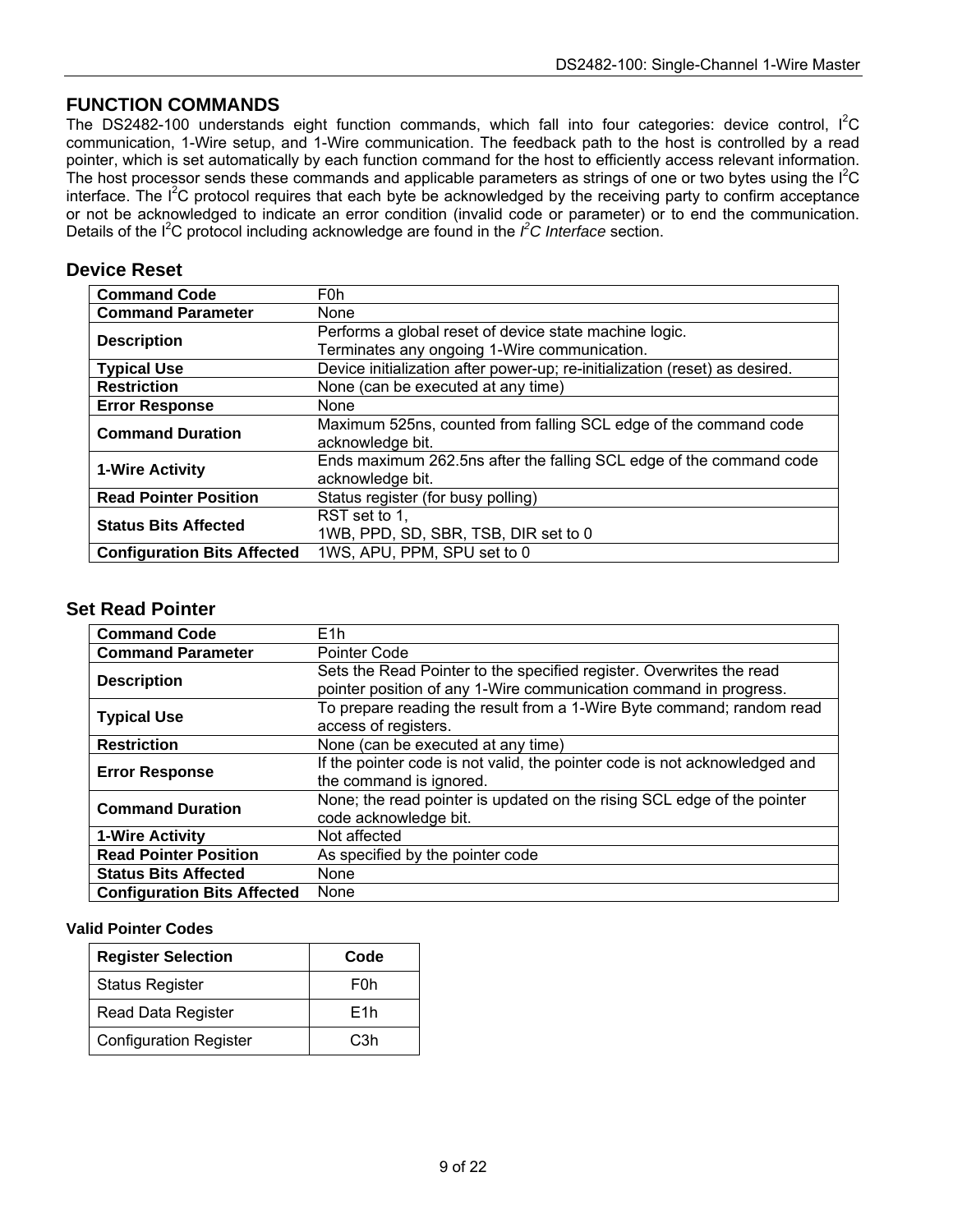# **Write Configuration**

| <b>Command Code</b>                | D2h                                                                        |
|------------------------------------|----------------------------------------------------------------------------|
| <b>Command Parameter</b>           | <b>Configuration Byte</b>                                                  |
|                                    | Writes a new configuration byte. The new settings take effect immediately. |
| <b>Description</b>                 | NOTE: When writing to the Configuration register, the new data is          |
|                                    | accepted only if the upper nibble (bits 7 to 4) is the one's complement of |
|                                    | the lower nibble (bits 3 to 0). When read, the upper nibble is always 0h.  |
| <b>Typical Use</b>                 | Defining the features for subsequent 1-Wire communication.                 |
| <b>Restriction</b>                 | 1-Wire activity must have ended before the DS2482-100 can process this     |
|                                    | command.                                                                   |
| <b>Error Response</b>              | Command code and parameter are not acknowledged if 1WB = 1 at the          |
|                                    | time the command code is received and the command is ignored.              |
| <b>Command Duration</b>            | None; the Configuration register is updated on the rising SCL edge of the  |
|                                    | configuration byte acknowledge bit.                                        |
| <b>1-Wire Activity</b>             | None                                                                       |
| <b>Read Pointer Position</b>       | Configuration register (to verify write)                                   |
| <b>Status Bits Affected</b>        | RST set to 0                                                               |
| <b>Configuration Bits Affected</b> | 1WS, SPU, PPM, APU updated                                                 |

### **1-Wire Reset**

| <b>Command Code</b>                | B4h                                                                                                                                                                                                                                                             |
|------------------------------------|-----------------------------------------------------------------------------------------------------------------------------------------------------------------------------------------------------------------------------------------------------------------|
| <b>Command Parameter</b>           | None                                                                                                                                                                                                                                                            |
| <b>Description</b>                 | Generates a 1-Wire Reset/Presence Detect cycle (Figure 5) at the 1-Wire<br>line. The state of the 1-Wire line is sampled at $t_{\rm SI}$ and $t_{\rm MSP}$ and the result is<br>reported to the host processor through the Status register, bits PPD and<br>SD. |
| <b>Typical Use</b>                 | To initiate or end any 1-Wire communication sequence.                                                                                                                                                                                                           |
| <b>Restriction</b>                 | 1-Wire activity must have ended before the DS2482-100 can process this<br>command.                                                                                                                                                                              |
| <b>Error Response</b>              | Command code is not acknowledged if $1WB = 1$ at the time the command<br>code is received and the command is ignored.                                                                                                                                           |
| <b>Command Duration</b>            | $t_{\text{RSTL}}$ + $t_{\text{RSTH}}$ + maximum 262.5ns, counted from the falling SCL edge of the<br>command code acknowledge bit.                                                                                                                              |
| 1-Wire Activity                    | Begins maximum 262.5ns after the falling SCL edge of the command<br>code acknowledge bit.                                                                                                                                                                       |
| <b>Read Pointer Position</b>       | Status register (for busy polling)                                                                                                                                                                                                                              |
| <b>Status Bits Affected</b>        | 1WB (set to 1 for $t_{RSTL}$ + $t_{RSTH}$ ),<br>PPD is updated at $t_{RSTL}$ + $t_{MSP}$ ,<br>SD is updated at $t_{RSTL}$ + $t_{SI}$                                                                                                                            |
| <b>Configuration Bits Affected</b> | 1WS, PPM, APU apply                                                                                                                                                                                                                                             |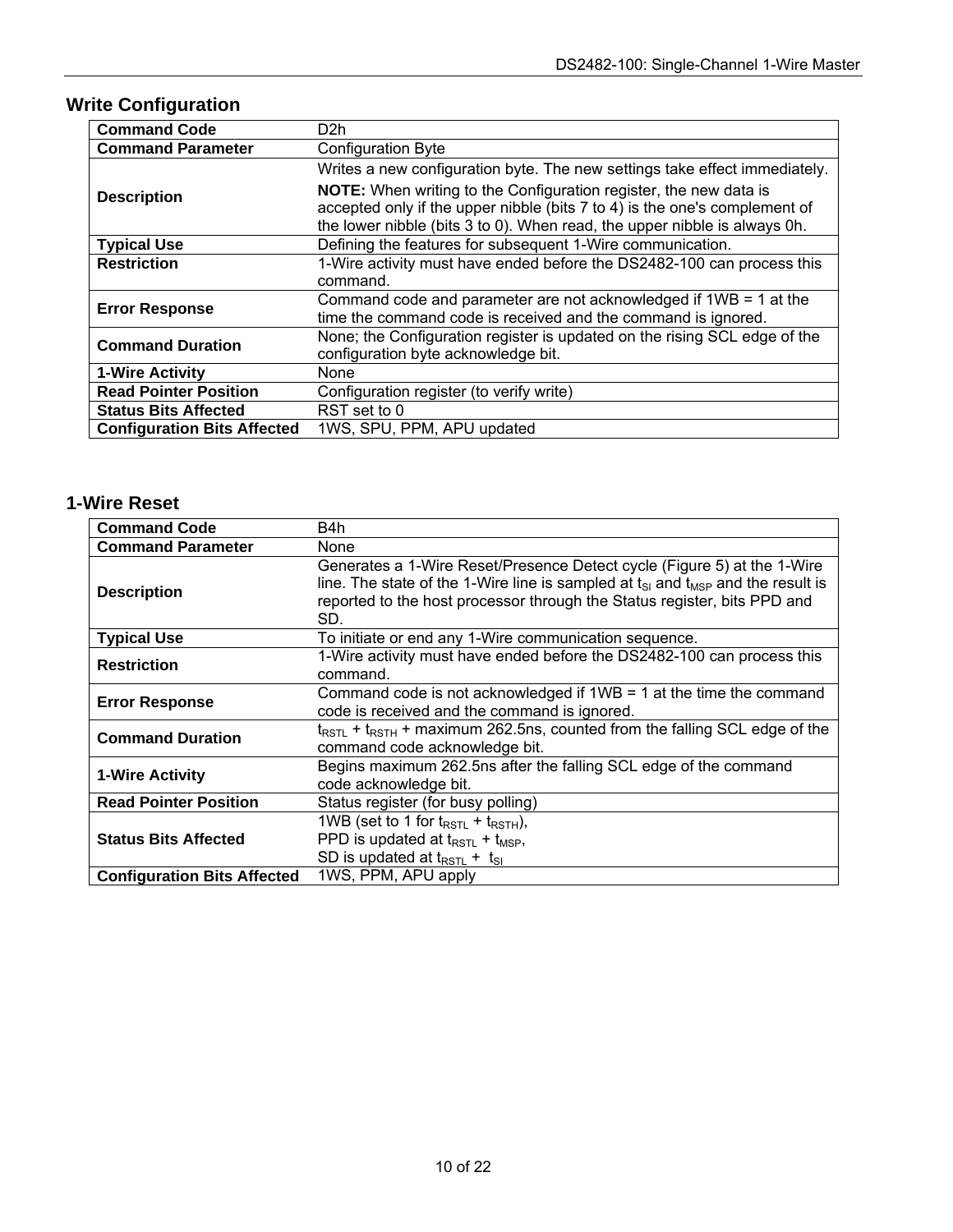**Figure 5. 1-Wire Reset/Presence Detect Cycle**



### **1-Wire Single Bit**

| <b>Command Code</b>                | 87h                                                                                                                                                                                                                                                                                                                                                                                   |
|------------------------------------|---------------------------------------------------------------------------------------------------------------------------------------------------------------------------------------------------------------------------------------------------------------------------------------------------------------------------------------------------------------------------------------|
| <b>Command Parameter</b>           | <b>Bit Byte</b>                                                                                                                                                                                                                                                                                                                                                                       |
| <b>Description</b>                 | Generates a single 1-Wire time slot with a bit value 'V' as specified by the<br>bit byte at the 1-Wire line. A 'V' value of 0b generates a write-zero time<br>slot (Figure 6), a value of 1b generates a write-one slot, which also<br>functions as a read-data time slot (Figure 7). In either case the logic level<br>at the 1-Wire line is tested at $t_{MSR}$ and SBR is updated. |
| <b>Typical Use</b>                 | To perform single bit writes or reads at the 1-Wire line when single bit<br>communication is necessary (the exception).                                                                                                                                                                                                                                                               |
| <b>Restriction</b>                 | 1-Wire activity must have ended before the DS2482-100 can process this<br>command.                                                                                                                                                                                                                                                                                                    |
| <b>Error Response</b>              | Command code and bit byte are not acknowledged if $1WB = 1$ at the time<br>the command code is received and the command is ignored.                                                                                                                                                                                                                                                   |
| <b>Command Duration</b>            | $t_{\text{SLOT}}$ + maximum 262.5ns, counted from the falling SCL edge of the first<br>bit (MS bit) of the bit byte.                                                                                                                                                                                                                                                                  |
| 1-Wire Activity                    | Begins maximum 262.5ns after the falling SCL edge of the MS bit of the<br>bit byte.                                                                                                                                                                                                                                                                                                   |
| <b>Read Pointer Position</b>       | Status register (for busy polling and data reading)                                                                                                                                                                                                                                                                                                                                   |
| <b>Status Bits Affected</b>        | 1WB (set to 1 for $t_{\text{SI OT}}$ )<br>SBR is updated at $t_{MSR}$<br>DIR (may change its state)                                                                                                                                                                                                                                                                                   |
| <b>Configuration Bits Affected</b> | 1WS, APU, SPU apply                                                                                                                                                                                                                                                                                                                                                                   |

#### **Bit Allocation in the Bit Byte**

| bit 6 | bit 5 | hit<br>⊿ ∙ | bit 3 | bit 2 | hit |  |
|-------|-------|------------|-------|-------|-----|--|
|       |       |            |       |       |     |  |

 $x =$  don't care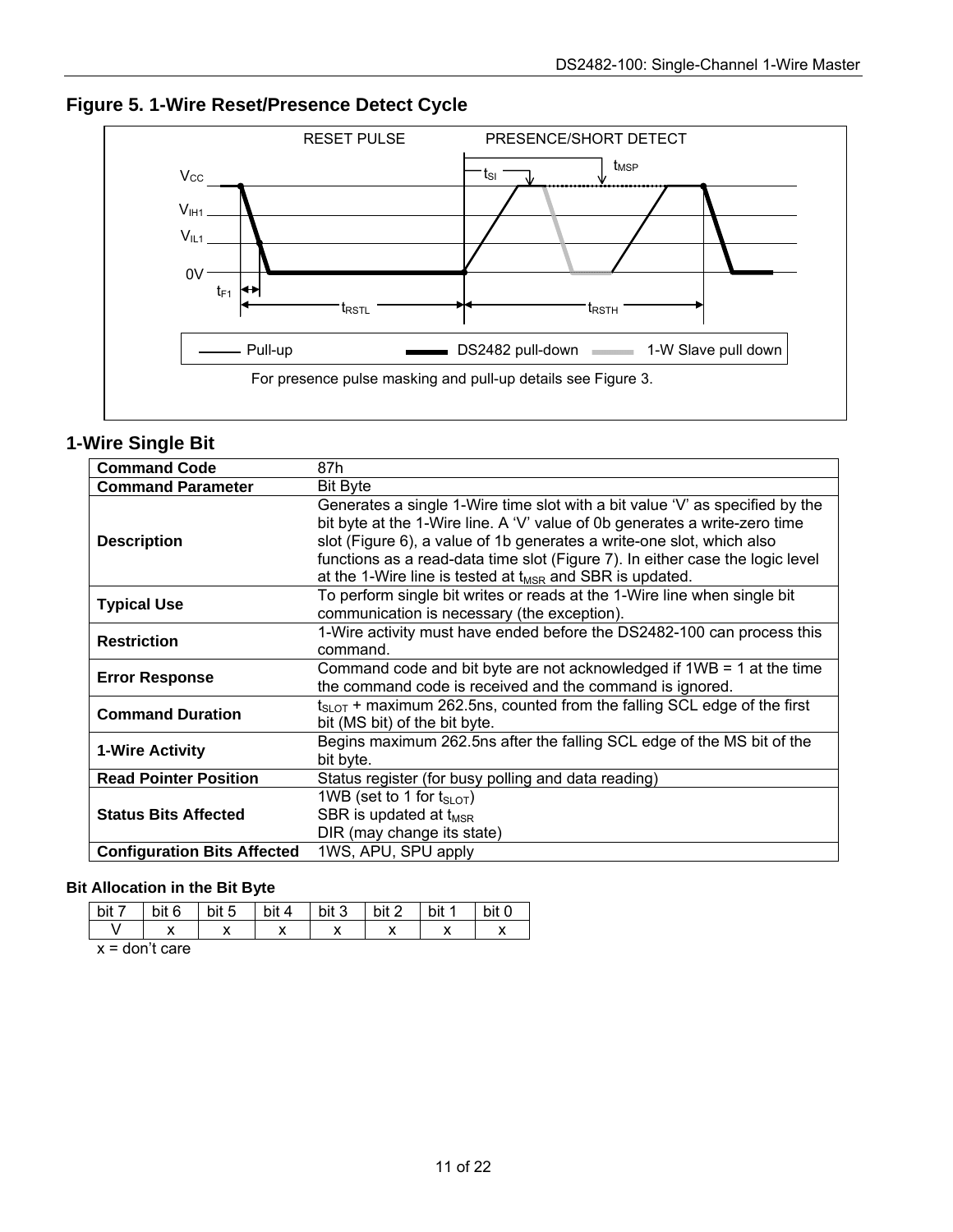### **Figure 6. Write-0 Time Slot**



### **Figure 7. Write-1 and Read-Data Time Slot**



**NOTE on Figure 7**: Depending on its internal state, a 1-Wire slave device transmits data to its master (e.g., the DS2482-100). When responding with a 0, a 1-Wire slave starts pulling the line low during t<sub>W1L</sub>; its internal timing generator determines when this pulldown ends and the voltage starts rising again. When responding with a 1, a 1-Wire slave does not hold the line low at all, and the voltage starts rising as soon as  $t_{W1L}$  is over. 1-Wire device data sheets use the term  $t_{RL}$  instead of  $t_{W1L}$  to describe a Read-Data Time Slot. Technically,  $t_{RL}$  and  $t_{W1L}$  have identical specifications and cannot be distinguished from each other.

### **1-Wire Write Byte**

| <b>Command Code</b>                | A5h                                                                                      |
|------------------------------------|------------------------------------------------------------------------------------------|
| <b>Command Parameter</b>           | Data Byte                                                                                |
| <b>Description</b>                 | Writes a single data byte to the 1-Wire line.                                            |
| <b>Typical Use</b>                 | To write commands or data to the 1-Wire line; equivalent to executing                    |
|                                    | eight 1-Wire Single Bit commands, but faster due to less I <sup>2</sup> C traffic.       |
| <b>Restriction</b>                 | 1-Wire activity must have ended before the DS2482-100 can process this                   |
|                                    | command.                                                                                 |
| <b>Error Response</b>              | Command code and data byte are not acknowledged if $1WB = 1$ at the                      |
|                                    | time the command code is received and the command will be ignored.                       |
| <b>Command Duration</b>            | $8 \times t_{SLOT}$ + maximum 262.5ns, counted from falling edge of the last bit (LS     |
|                                    | bit) of the data byte.                                                                   |
|                                    | Begins maximum 262.5ns after falling SCL edge of the LS bit of the data                  |
|                                    | byte (i.e., before the data byte acknowledge).                                           |
| <b>1-Wire Activity</b>             | <b>NOTE:</b> The bit order on the I <sup>2</sup> C bus and the 1-Wire line is different. |
|                                    | (1-Wire: LS-bit first; $l^2C$ : MS-bit first) Therefore, 1-Wire activity cannot          |
|                                    | begin before the DS2482-100 has received the full data byte.                             |
| <b>Read Pointer Position</b>       | Status register (for busy polling)                                                       |
| <b>Status Bits Affected</b>        | 1WB (set to 1 for $8 \times t_{SLOT}$ )                                                  |
| <b>Configuration Bits Affected</b> | 1WS, SPU, APU apply                                                                      |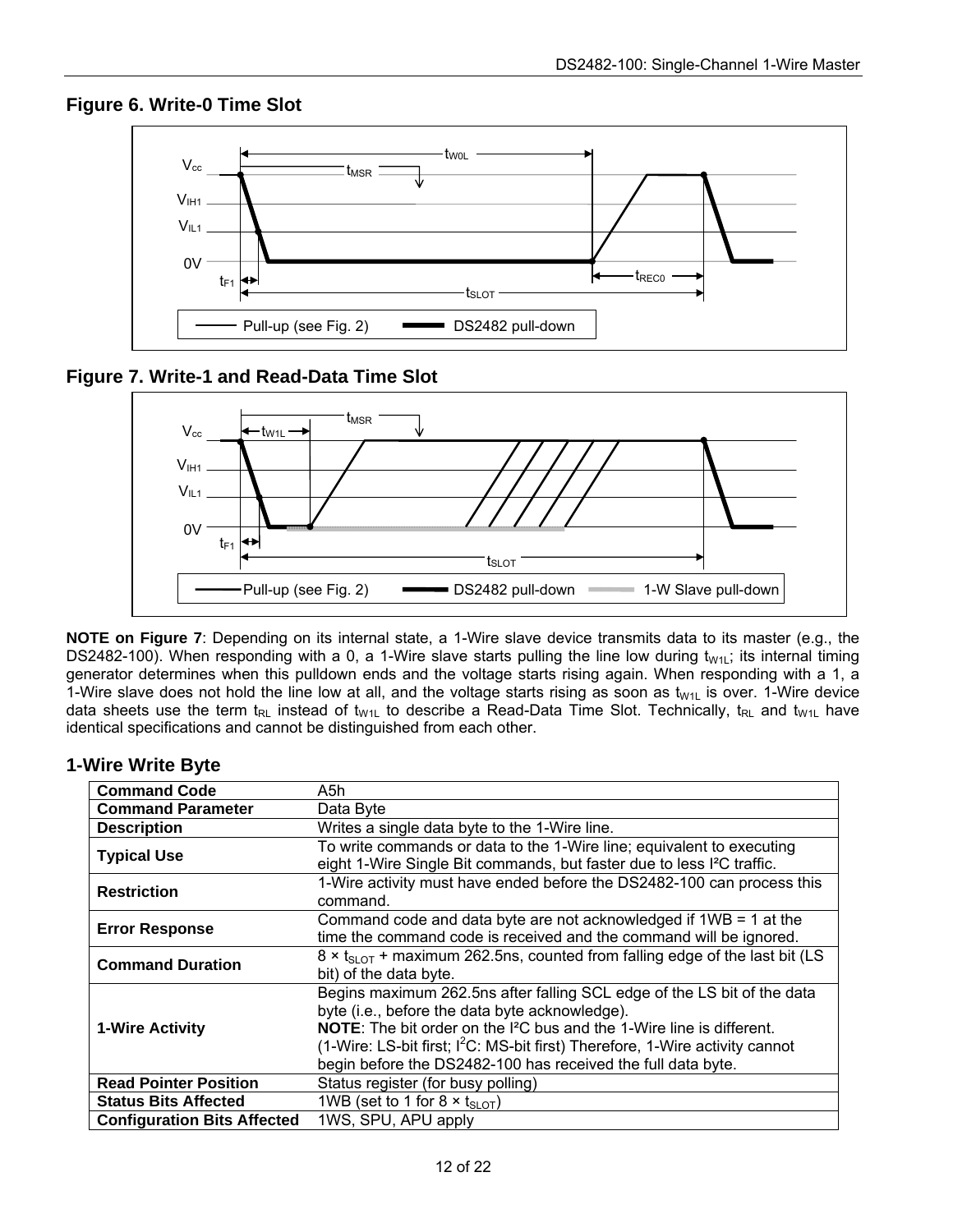# **1-Wire Read Byte**

| <b>Command Code</b>                | 96h                                                                                                                                                                                                                   |
|------------------------------------|-----------------------------------------------------------------------------------------------------------------------------------------------------------------------------------------------------------------------|
| <b>Command Parameter</b>           | None                                                                                                                                                                                                                  |
| <b>Description</b>                 | Generates eight read-data time slots on the 1-Wire line and stores result<br>in the Read Data register.                                                                                                               |
| <b>Typical Use</b>                 | To read data from the 1-Wire line; equivalent to executing eight 1-Wire<br>Single Bit commands with $V = 1$ (write-1 time slot), but faster due to less<br>$I2C$ traffic.                                             |
| <b>Restriction</b>                 | 1-Wire activity must have ended before the DS2482-100 can process this<br>command.                                                                                                                                    |
| <b>Error Response</b>              | Command code is not acknowledged if $1WB = 1$ at the time the command<br>code is received and the command is ignored.                                                                                                 |
| <b>Command Duration</b>            | $8 \times t_{\text{SLOT}}$ + maximum 262.5ns, counted from the falling SCL edge of the<br>command code acknowledge bit.                                                                                               |
| <b>1-Wire Activity</b>             | Begins maximum 262.5ns after the falling SCL edge of the command<br>code acknowledge bit.                                                                                                                             |
| <b>Read Pointer Position</b>       | Status register (for busy polling)<br>NOTE: To read the data byte received from the 1-Wire line, issue the Set<br>Read Pointer command and select the Read Data register. Then access<br>the DS2482-100 in read mode. |
| <b>Status Bits Affected</b>        | 1WB (set to 1 for 8 $\times$ t <sub>SLOT</sub> )                                                                                                                                                                      |
| <b>Configuration Bits Affected</b> | 1WS, APU apply                                                                                                                                                                                                        |

# **1-Wire Triplet**

| <b>Command Code</b>                | 78h                                                                                                                                                                                                                                                                                                                                                                                                                                                                                                                                                                                                                                                                                     |
|------------------------------------|-----------------------------------------------------------------------------------------------------------------------------------------------------------------------------------------------------------------------------------------------------------------------------------------------------------------------------------------------------------------------------------------------------------------------------------------------------------------------------------------------------------------------------------------------------------------------------------------------------------------------------------------------------------------------------------------|
| <b>Command Parameter</b>           | <b>Direction Byte</b>                                                                                                                                                                                                                                                                                                                                                                                                                                                                                                                                                                                                                                                                   |
| <b>Description</b>                 | Generates three time slots, two read time slots, and one write time slot at<br>the 1-Wire line. The type of write time slot depends on the result of the<br>read time slots and the direction byte.<br>The direction byte determines the type of write time slot if both read time<br>slots are 0 (a typical case). In this case the DS2482-100 generates a write<br>1-time slot if $V = 1$ and a write-0 time slot if $V = 0$ .<br>If the read time slots are 0 and 1, there follows a write-0 time slot.<br>If the read time slots are 1 and 0, there follows a write-1 time slot.<br>If the read time slots are both 1 (error case), the subsequent write time<br>slot is a write 1. |
| <b>Typical Use</b>                 | To perform a 1-Wire Search ROM sequence; a full sequence requires this<br>command to be executed 64 times to identify and address one device.                                                                                                                                                                                                                                                                                                                                                                                                                                                                                                                                           |
| <b>Restriction</b>                 | 1-Wire activity must have ended before the DS2482-100 can process this<br>command.                                                                                                                                                                                                                                                                                                                                                                                                                                                                                                                                                                                                      |
| <b>Error Response</b>              | Command code and direction byte is not acknowledged if 1WB = 1 at the<br>time the command code is received and the command will be ignored.                                                                                                                                                                                                                                                                                                                                                                                                                                                                                                                                             |
| <b>Command Duration</b>            | $3 \times t_{\text{SLOT}}$ + maximum 262.5ns, counted from the falling SCL edge of the<br>first bit (MS bit) of the direction byte.                                                                                                                                                                                                                                                                                                                                                                                                                                                                                                                                                     |
| 1-Wire Activity                    | Begins maximum 262.5ns after the falling SCL edge of the MS bit of the<br>direction byte.                                                                                                                                                                                                                                                                                                                                                                                                                                                                                                                                                                                               |
| <b>Read Pointer Position</b>       | Status register (for busy polling)                                                                                                                                                                                                                                                                                                                                                                                                                                                                                                                                                                                                                                                      |
| <b>Status Bits Affected</b>        | 1WB (set to 1 for $3 \times t_{\text{SLOT}}$ )<br>SBR is updated at the first $t_{MSR}$<br>TSB and DIR are updated at the second $t_{MSR}$ (i. e., at $t_{SLOT} + t_{MSR}$ )                                                                                                                                                                                                                                                                                                                                                                                                                                                                                                            |
| <b>Configuration Bits Affected</b> | 1WS, APU apply                                                                                                                                                                                                                                                                                                                                                                                                                                                                                                                                                                                                                                                                          |

### **Bit Allocation in the Direction Byte**

| bit 7 | bit 6      | bit 5 | bit 4 | bit 3 | bit 2                                            | $\cdots$<br>bit | bit 0                    |
|-------|------------|-------|-------|-------|--------------------------------------------------|-----------------|--------------------------|
|       | . .<br>. . | . .   | . .   | . .   | $\ddot{\phantom{1}}$<br>$\overline{\phantom{a}}$ |                 | $\overline{\phantom{a}}$ |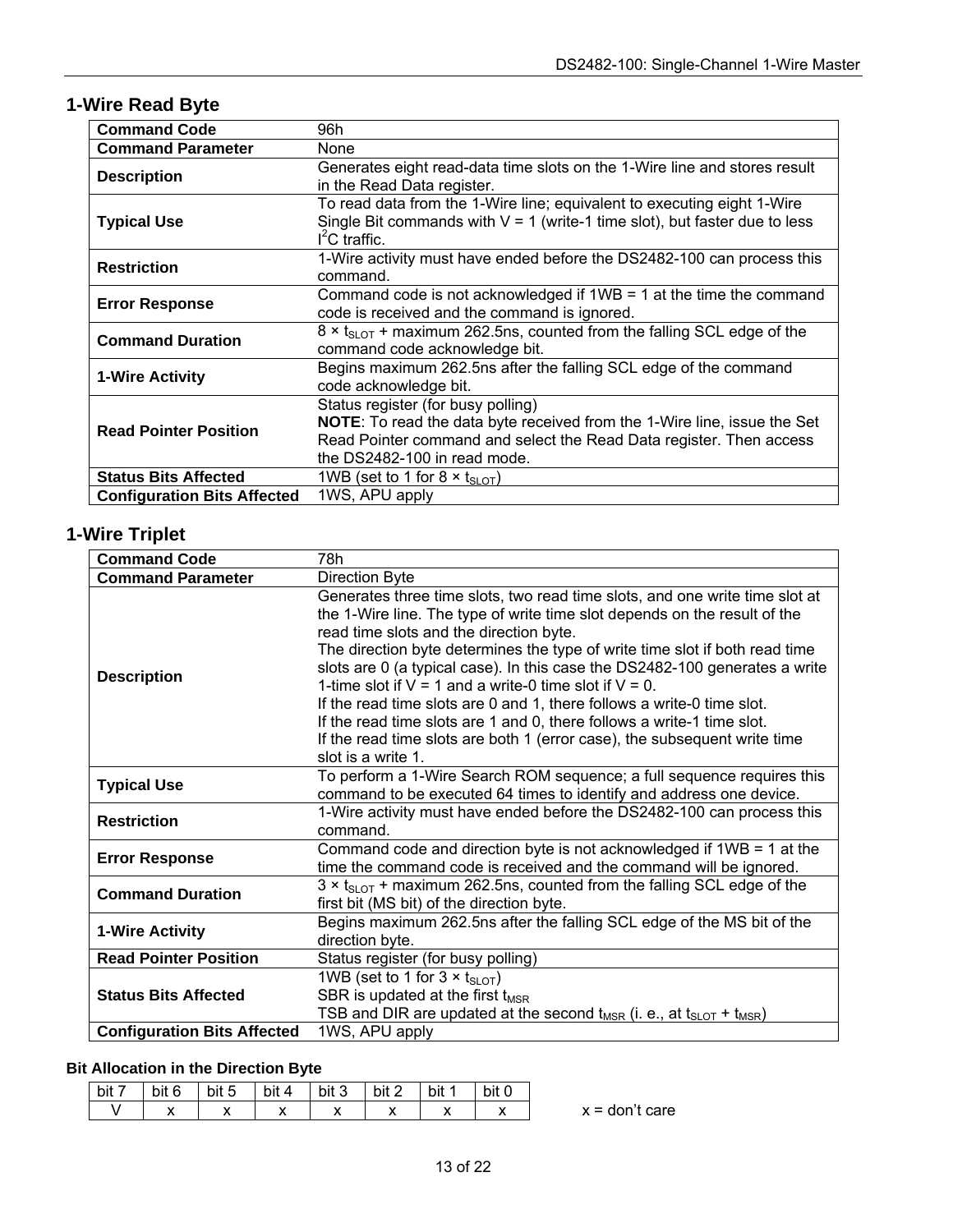# **I 2 C INTERFACE**

#### **General Characteristics**

The I<sup>2</sup>C bus uses a data line (SDA) plus a clock signal (SCL) for communication. Both SDA and SCL are bidirectional lines, connected to a positive supply voltage through a pullup resistor. When there is no communication, both lines are HIGH. The output stages of devices connected to the bus must have an open-drain or open-collector to perform the wired-AND function. Data on the I²C-bus can be transferred at rates of up to 100kbps in the standard mode, up to 400kbps in the fast mode. The DS2482-100 works in both modes.

A device that sends data on the bus is defined as a transmitter, and a device receiving data as a receiver. The device that controls the communication is called a "master." The devices that are controlled by the master are "slaves." To be individually accessed, each device must have a slave address that does not conflict with other devices on the bus.

Data transfers may be initiated only when the bus is not busy. The master generates the serial clock (SCL), controls the bus access, generates the START and STOP conditions, and determines the number of data bytes transferred between START and STOP (Figure 8). Data is transferred in bytes with the most significant bit being transmitted first. After each byte follows an acknowledge bit to allow synchronization between master and slave.



### **Figure 8. I²C Protocol Overview**

### **Slave Address**

The slave address to which the DS2482-100 responds is shown in Figure 9. The logic states at the address pins AD0 and AD1 determine the value of the address bits A0 and A1. The address pins allow the device to respond to one of four possible slave addresses. The slave address is part of the slave address/control byte. The last bit of the slave address/control byte  $(R/\overline{W})$  defines the data direction. When set to a 0, subsequent data flows from master to slave (write access); when set to a 1, data flows from slave to master (read access).

### **Figure 9. DS2482-100 Slave Address**

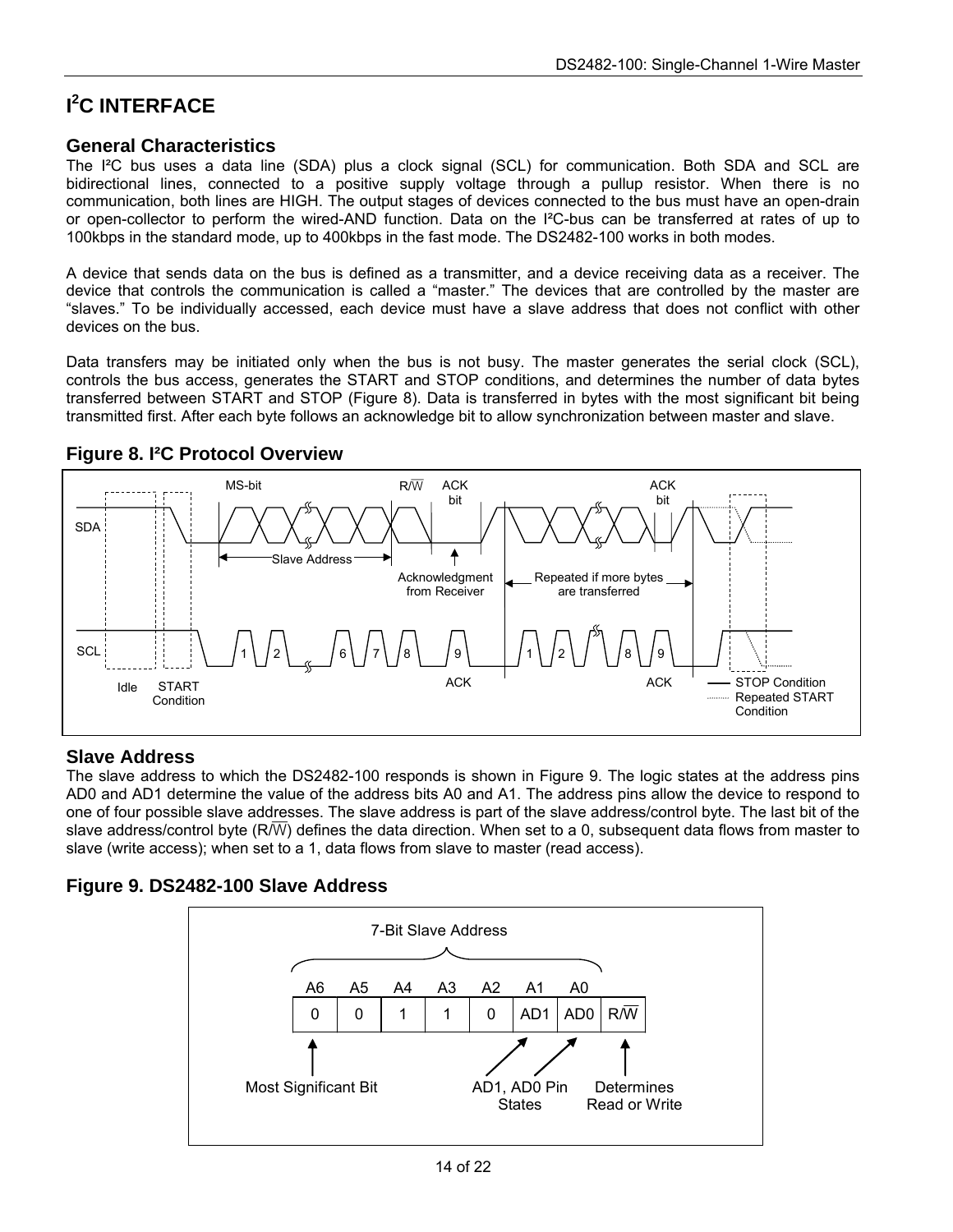### **I 2 C Definitions**

The following terminology is commonly used to describe  $I^2C$  data transfers. The timing references are defined in Figure 10.



### **Figure 10. I²C Timing Diagram**

**Bus Idle or Not Busy:** Both SDA and SCL are inactive and in their logic HIGH states.

**START Condition:** To initiate communication with a slave, the master must generate a START condition. A START condition is defined as a change in state of SDA from HIGH to LOW while SCL remains HIGH.

**STOP Condition:** To end communication with a slave, the master must generate a STOP condition. A STOP condition is defined as a change in state of SDA from LOW to HIGH while SCL remains HIGH.

**Repeated START Condition:** Repeated starts are commonly used for read accesses to select a specific data source or address to read from. The master can use a repeated START condition at the end of a data transfer to immediately initiate a new data transfer following the current one. A repeated START condition is generated the same way as a normal START condition, but without leaving the bus idle after a STOP condition.

**Data Valid:** With the exception of the START and STOP condition, transitions of SDA may occur only during the LOW state of SCL. The data on SDA must remain valid and unchanged during the entire high pulse of SCL plus the required setup and hold time ( $t_{HD:DATA}$  after the falling edge of SCL and  $t_{SU:DATA}$  before the rising edge of SCL, see Figure 10). There is one clock pulse per bit of data. Data is shifted into the receiving device during the rising edge of SCL.

When finished with writing, the master must release the SDA line for a sufficient amount of setup time (minimum  $t_{\text{SUDAT}}$  +  $t_{\text{R}}$  in Figure 10) before the next rising edge of SCL to start reading. The slave shifts out each data bit on SDA at the falling edge of the previous SCL pulse and the data bit is valid at the rising edge of the current SCL pulse. The master generates all SCL clock pulses, including those needed to read from a slave.

**Acknowledge:** Usually, a receiving device, when addressed, is obliged to generate an acknowledge after the receipt of each byte. The master must generate a clock pulse that is associated with this acknowledge bit. A device that acknowledges must pull SDA LOW during the acknowledge clock pulse in such a way that SDA is stable LOW during the HIGH period of the acknowledge-related clock pulse plus the required setup and hold time ( $t_{HD:DAT}$  after the falling edge of SCL and  $t_{\text{SUDAT}}$  before the rising edge of SCL).

**Not Acknowledged by Slave:** A slave device may be unable to receive or transmit data, e.g., because it is busy performing some real-time function. In this case the slave device does not acknowledge its slave address and leaves the SDA line HIGH.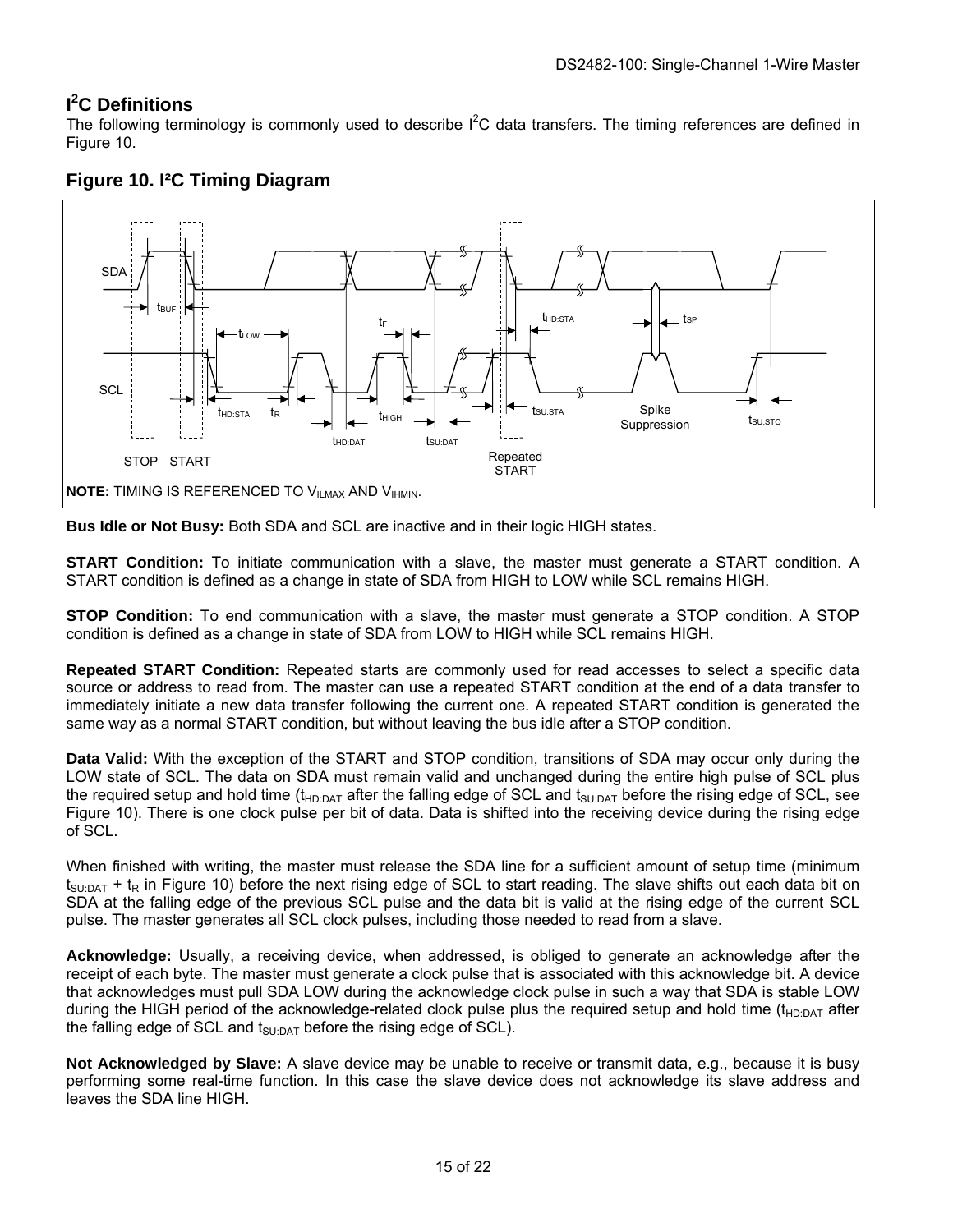A slave device that is ready to communicate acknowledges at least its slave address. However, some time later the slave may refuse to accept data, e.g., because of an invalid command code or parameter. In this case the slave device does not acknowledge any of the bytes that it refuses and leaves SDA HIGH. In either case, after a slave has failed to acknowledge, the master first needs to generate a repeated START condition or a STOP condition followed by a START condition to begin a new data transfer.

**Not Acknowledged by Master:** At some time when receiving data, the master must signal an end of data to the slave device. To achieve this, the master does not acknowledge the last byte that it has received from the slave. In response, the slave releases SDA, allowing the master to generate the STOP condition.

#### **Writing to the DS2482-100**

To write to the DS2482-100, the master must access the device in write mode, i.e., the slave address must be sent with the direction bit set to 0. The next byte to be sent is a command code, which, depending on the command, may be followed by a command parameter. The DS2482-100 acknowledges valid command codes and expected/valid command parameters. Additional bytes or invalid command parameters are never acknowledged.

#### **Reading from the DS2482-100**

To read from the DS2482-100, the master must access the device in read mode, i.e., the slave address must be sent with the direction bit set to 1. The read pointer determines the register that the master will read from. The master may continue reading the same register over and over again, without having to re-address the device, e.g., to watch the 1WB changing from 1 to 0. To read from a different register, the master must issue the Set Read Pointer command and then access the DS2482-100 again in read mode.

|  | <sup>2</sup> C Communication-Legend |  |
|--|-------------------------------------|--|
|--|-------------------------------------|--|

| <b>SYMBOL</b> | <b>DESCRIPTION</b>                 | <b>SYMBOL</b> | <b>DESCRIPTION</b>                |
|---------------|------------------------------------|---------------|-----------------------------------|
| S             | <b>START Condition</b>             | <b>DRST</b>   | Command "Device Reset", F0h       |
| AD, 0         | Select DS2482-100 for Write Access | <b>WCFG</b>   | Command "Write Configuration", D2 |
| AD, 1         | Select DS2482-100 for Read Access  | <b>SRP</b>    | Command "Set Read Pointer", E1h   |
| Sr            | <b>Repeated START Condition</b>    | 1WRS          | Command "1-Wire Reset", B4h       |
| P             | <b>STOP Condition</b>              | 1WWB          | Command "1-Wire Write Byte", A5h  |
| A             | Acknowledged                       | 1WRB          | Command "1-Wire Read Byte", 96h   |
| $A\setminus$  | Not Acknowledged                   | 1WSB          | Command "1-Wire Single Bit", 87h  |
| (Idle)        | Bus Not Busy                       | 1WT           | Command "1-Wire Triplet", 78h     |
| <byte></byte> | <b>Transfer of One Byte</b>        |               |                                   |

| YMBOL        | <b>DESCRIPTION</b>                 | <b>SYMBOL</b> | <b>DESCRIPTION</b>                 |
|--------------|------------------------------------|---------------|------------------------------------|
| S            | <b>START Condition</b>             | <b>DRST</b>   | Command "Device Reset", F0h        |
| AD, 0        | Select DS2482-100 for Write Access | <b>WCFG</b>   | Command "Write Configuration", D2h |
| AD, 1        | Select DS2482-100 for Read Access  | <b>SRP</b>    | Command "Set Read Pointer", E1h    |
| Sr           | Repeated START Condition           | 1WRS          | Command "1-Wire Reset", B4h        |
| P            | <b>STOP Condition</b>              | 1WWB          | Command "1-Wire Write Byte", A5h   |
| A            | Acknowledged                       | 1WRB          | Command "1-Wire Read Byte", 96h    |
| $A\setminus$ | Not Acknowledged                   | 1WSB          | Command "1-Wire Single Bit", 87h   |
| (dle)        | <b>Bus Not Busy</b>                | 1WT           | Command "1-Wire Triplet", 78h      |
|              |                                    |               |                                    |

### **Data Direction Codes**

Master-to-Slave  $\parallel$  Slave-to-Master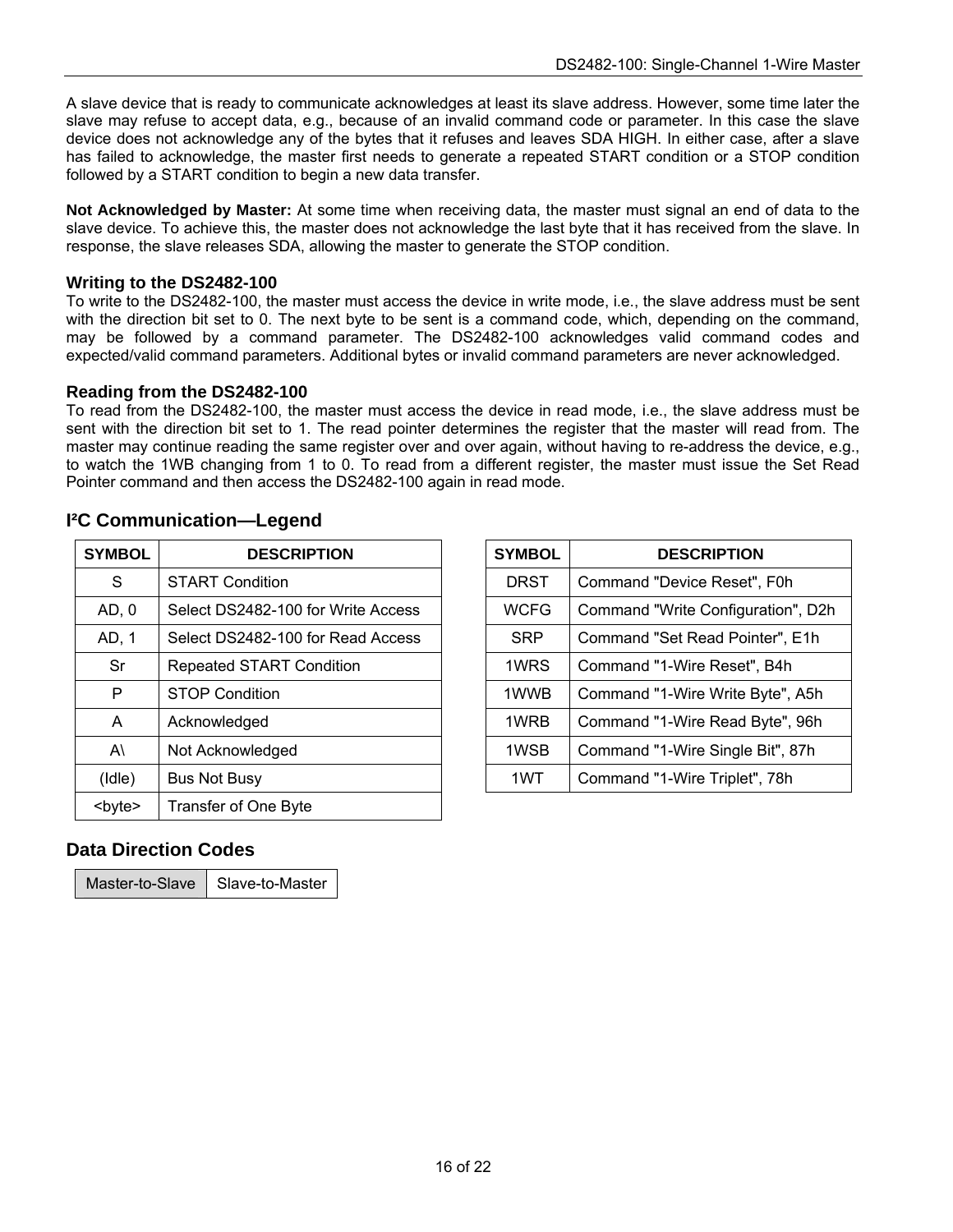### **I²C Communication Examples**

#### **Device Reset, e.g., After Power-Up**

|  | AD.0 | DRST                                                                                |  | AD.1 | l <b∨te>l</b∨te> |  |
|--|------|-------------------------------------------------------------------------------------|--|------|------------------|--|
|  |      | This example includes an optional read access to verify the success of the command. |  |      |                  |  |

#### **Write Configuration, e.g., Before Starting 1-Wire Activity**

| <b>WCFG</b><br>AD<br>$\Lambda$<br><b∨te><br/>AD.0<br/><b∨te><br/>▵<br/>اب<br/>-<br/><math>\overline{\phantom{a}}</math><br/>__</b∨te></b∨te> |  |
|----------------------------------------------------------------------------------------------------------------------------------------------|--|

This example includes an optional read access to verify the success of the command.

| Case B: 1-Wire Busy $(1WB = 1)$ |  |
|---------------------------------|--|
|---------------------------------|--|

 $S$   $AD.0$   $A$   $WCFG$   $A$   $P$ 

The master should stop and restart as soon as the DS2482-100 does not acknowledge the command code.

#### **Set Read Pointer, e.g., to Read from Another Register**

Case A: Valid Read Pointer Code

| $\mathbf{A} \cap \mathbf{B}$ . The contract of the second contract of $\mathbf{A}$ , $\mathbf{A}$ , $\mathbf{A}$ , $\mathbf{A}$ , $\mathbf{A}$ , $\mathbf{A}$ , $\mathbf{A}$ , $\mathbf{A}$ , $\mathbf{A}$ , $\mathbf{A}$ , $\mathbf{A}$ , $\mathbf{A}$ , $\mathbf{A}$ , $\mathbf{A}$ , $\mathbf{A}$ |  |  |  |  |  |  |  |
|------------------------------------------------------------------------------------------------------------------------------------------------------------------------------------------------------------------------------------------------------------------------------------------------------|--|--|--|--|--|--|--|

C3h is the valid read pointer code for the Configuration register.

#### Case B: Invalid Read Pointer Code

|  | $\cdot$ . $\cdot$ | . |  |  |
|--|-------------------|---|--|--|
|  |                   |   |  |  |

E5h is an invalid read pointer code.

#### **1-Wire Reset, e.g., to Begin or End 1-Wire Communication**

Case A: 1-Wire Idle (1WB = 0), No Busy Polling to Read the Result

|           | 0.(<br>AL. | 1WRS | . . |   | (Idle | <b>AD</b> |   | <b∨te></b∨te> | Λ<br>πı |  |
|-----------|------------|------|-----|---|-------|-----------|---|---------------|---------|--|
| --<br>. . |            | .    |     | . |       | $\cdots$  | . | .<br>-        |         |  |

In the first cycle, the master sends the command; then the master waits (Idle) for the 1-Wire Reset to complete. In the second cycle the DS2482-100 is accessed to read the result of the 1-Wire Reset from the Status register.

Case B: 1-Wire Idle (1WB = 0), Busy Polling Until the 1-Wire Command is Completed, then Read the Result

|  | $AD,0$ $A$ | $ 1WRS $ A   Sr   AD,1   A  <br>byte>   A |  |  |  | $\vert$ <byte><math>\vert</math></byte> | $A\setminus$ |  |
|--|------------|-------------------------------------------|--|--|--|-----------------------------------------|--------------|--|
|  |            |                                           |  |  |  |                                         |              |  |

Repeat until the 1WB bit has changed to 0.

| Case C: 1-Wire Busy $(1WB = 1)$ |      |  |          |  |  |  |  |  |  |
|---------------------------------|------|--|----------|--|--|--|--|--|--|
|                                 | AD.0 |  | l 1WRS I |  |  |  |  |  |  |

The master should stop and restart as soon as the DS2482-100 does not acknowledge the command code.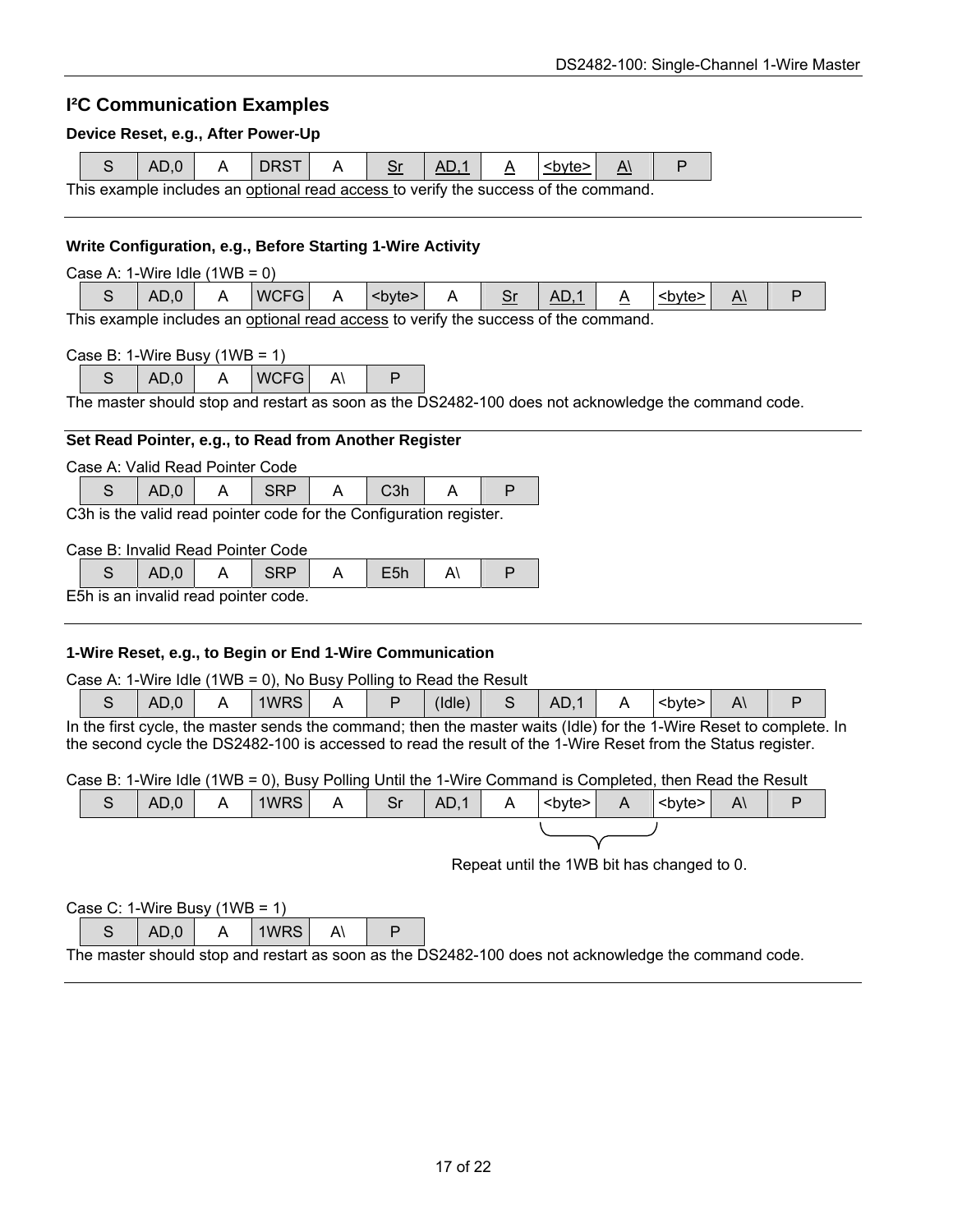#### **1-Wire Write Byte, e.g., to Send a Command Code to the 1-Wire Line**

| 1-Wire Write Byte, e.g., to Send a Command Code to the 1-Wire Line                                                                                                                         |  |  |  |  |  |  |  |
|--------------------------------------------------------------------------------------------------------------------------------------------------------------------------------------------|--|--|--|--|--|--|--|
| Case A: 1-Wire idle (1WB = 0), No Busy Polling                                                                                                                                             |  |  |  |  |  |  |  |
| 1WWB<br>$\mathsf{P}$<br>S<br>AD,0<br>33h<br>(dde)<br>A<br>A<br>A                                                                                                                           |  |  |  |  |  |  |  |
| 33h is the valid 1-Wire ROM function command for Read ROM. The idle time is needed for the 1-Wire function to                                                                              |  |  |  |  |  |  |  |
| complete. There is no data read back from the 1-Wire line with this command.                                                                                                               |  |  |  |  |  |  |  |
| Case B: 1-Wire Idle (1WB = 0), Busy Polling Until the 1-Wire Command is Completed.                                                                                                         |  |  |  |  |  |  |  |
| $\rightarrow$ Repeat until the 1WB<br>S<br>AD,0<br>1WWB<br>A<br>33h<br>A<br>A<br>bit has changed to 0.                                                                                     |  |  |  |  |  |  |  |
|                                                                                                                                                                                            |  |  |  |  |  |  |  |
| Sr<br>AD,1<br><byte><br/><byte><br/><math>A\setminus</math><br/>P<br/>A<br/>A</byte></byte>                                                                                                |  |  |  |  |  |  |  |
| When 1WB has changed from 1 to 0, the 1-Wire Write Byte command is completed.                                                                                                              |  |  |  |  |  |  |  |
| Case C: 1-Wire Busy $(1WB = 1)$                                                                                                                                                            |  |  |  |  |  |  |  |
| S<br>AD,0<br>1WWB<br>A۱<br>P<br>A                                                                                                                                                          |  |  |  |  |  |  |  |
| The master should stop and restart as soon as the DS2482-100 does not acknowledge the command code.                                                                                        |  |  |  |  |  |  |  |
|                                                                                                                                                                                            |  |  |  |  |  |  |  |
| 1-Wire Read Byte, e.g., to Read a Byte from the 1-Wire Line                                                                                                                                |  |  |  |  |  |  |  |
| Case A: 1-Wire Idle (1WB = 0), No Busy Polling, Set Read Pointer After Idle Time                                                                                                           |  |  |  |  |  |  |  |
| 1WRB<br>S<br>AD,0<br>A<br>P<br>A<br>(Idle)                                                                                                                                                 |  |  |  |  |  |  |  |
|                                                                                                                                                                                            |  |  |  |  |  |  |  |
| S<br><b>SRP</b><br>AD,0<br>E1h<br>Sr<br>AD,1<br>P<br>A<br>A<br>A<br><byte><br/><math>A\setminus</math><br/>A</byte>                                                                        |  |  |  |  |  |  |  |
| The idle time is needed for the 1-Wire function to complete. Then set the read pointer to the Read Data register                                                                           |  |  |  |  |  |  |  |
| (code E1h) and access the device again to read the data byte that was obtained from the 1-Wire line.                                                                                       |  |  |  |  |  |  |  |
| Case B: 1-Wire Idle (1WB = 0), No Busy Polling, Set Read Pointer Before Idle Time                                                                                                          |  |  |  |  |  |  |  |
| $\mathsf S$<br>AD,0<br>1WRB<br>Sr<br><b>SRP</b><br>A<br>Α<br>AD,0<br>A<br>E1h<br>A<br>P<br>A                                                                                               |  |  |  |  |  |  |  |
|                                                                                                                                                                                            |  |  |  |  |  |  |  |
| S<br>P<br>(dle)<br>AD,1<br><byte><br/>A<br/><math>A\setminus</math><br/>The read pointer is set to the Read Data register (code E1h) while the 1-Wire Read Byte command is still in</byte> |  |  |  |  |  |  |  |
| progress. Then, after the 1-Wire function is completed, the device is accessed to read the data byte that was                                                                              |  |  |  |  |  |  |  |
| obtained from the 1-Wire line.                                                                                                                                                             |  |  |  |  |  |  |  |
| Case C: 1-Wire Idle (1WB = 0), Busy Polling Until the 1-Wire Command is Completed                                                                                                          |  |  |  |  |  |  |  |
| $\rightarrow$ Repeat until the 1WB<br>S<br>1WRB<br>AD,0<br>A<br>Α                                                                                                                          |  |  |  |  |  |  |  |
| bit has changed to 0.                                                                                                                                                                      |  |  |  |  |  |  |  |
| Sr<br>AD,1<br><byte><br/><math>\mathsf{A}</math><br/><byte><br/>A<br/><math>A\setminus</math></byte></byte>                                                                                |  |  |  |  |  |  |  |
|                                                                                                                                                                                            |  |  |  |  |  |  |  |
| AD,0<br><b>SRP</b><br>${\sf P}$<br>Sr<br>A<br>E1h<br>A<br>Sr<br>AD,1<br>A<br>A<br><byte><br/><math>A\setminus</math></byte>                                                                |  |  |  |  |  |  |  |
| Poll the Status register until the 1WB bit has changed from 1 to 0. Then set the read pointer to the Read Data                                                                             |  |  |  |  |  |  |  |
| register (code E1h) and access the device again to read the data byte that was obtained from the 1-Wire line.                                                                              |  |  |  |  |  |  |  |
| Case D: 1-Wire Busy $(1WB = 1)$                                                                                                                                                            |  |  |  |  |  |  |  |
| S<br>AD,0<br>1WRB<br>$\mathsf{P}$<br>A<br>$A\setminus$                                                                                                                                     |  |  |  |  |  |  |  |
| The master should stop and restart as soon as the DS2482-100 does not acknowledge the command code.                                                                                        |  |  |  |  |  |  |  |
|                                                                                                                                                                                            |  |  |  |  |  |  |  |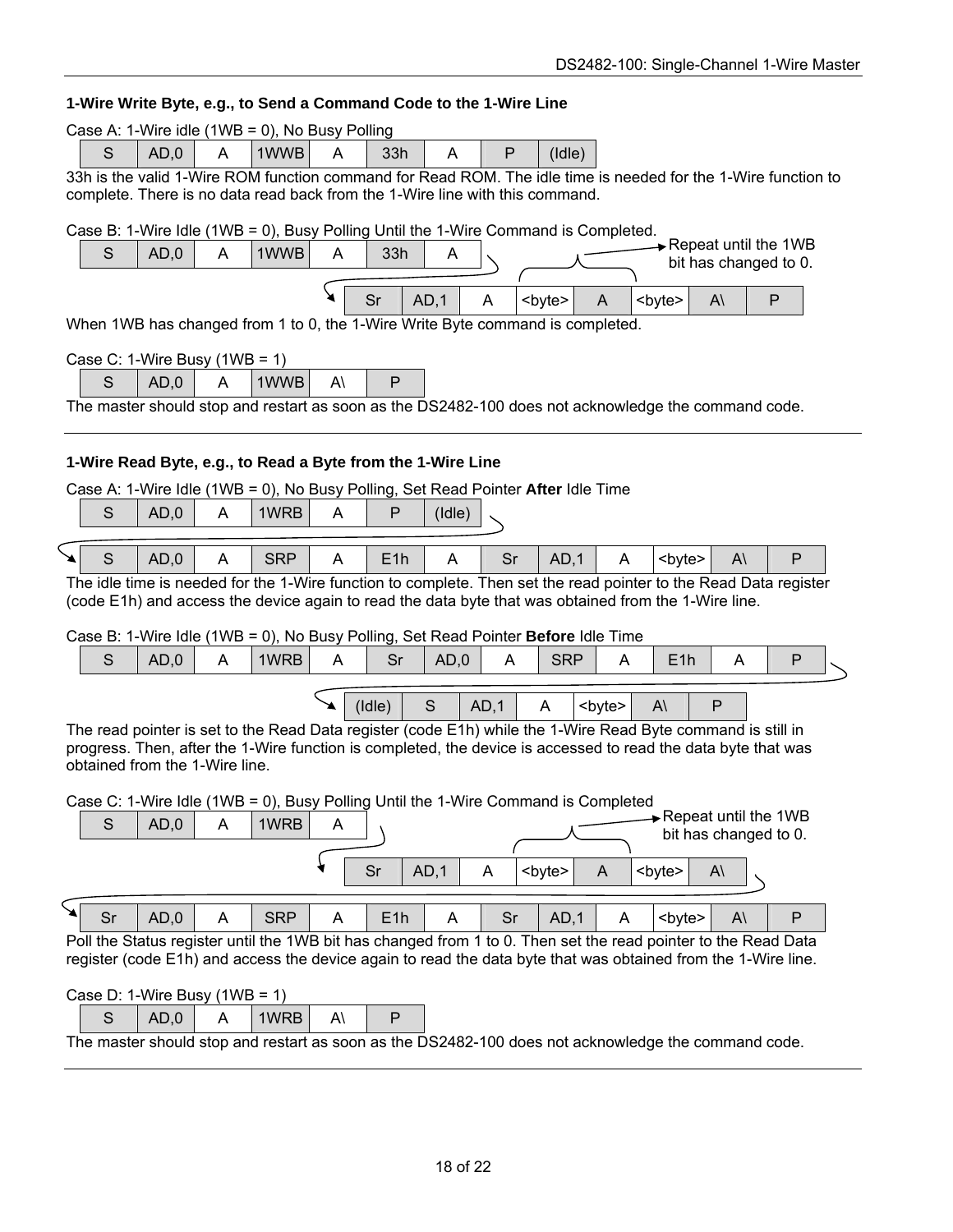| 1-Wire Single Bit, e.g., to Generate a Single Time Slot on the 1-Wire Line                                                                                |  |  |  |  |  |  |  |
|-----------------------------------------------------------------------------------------------------------------------------------------------------------|--|--|--|--|--|--|--|
| Case A: 1-Wire Idle (1WB = 0), No Busy Polling                                                                                                            |  |  |  |  |  |  |  |
| $\mathsf{P}$<br>$\mathsf S$<br>AD,0<br>A<br>1WSB<br>A<br>(dle)<br>A<br><byte></byte>                                                                      |  |  |  |  |  |  |  |
| S<br>AD,1<br>A<br>$A\setminus$<br>P<br><byte></byte>                                                                                                      |  |  |  |  |  |  |  |
| The idle time is needed for the 1-Wire function to complete. Then access the device in read mode to get the result<br>from the 1-Wire single-bit command. |  |  |  |  |  |  |  |
| Case B: 1-Wire Idle (1WB = 0), Busy Polling Until the 1-Wire Command is Completed<br>$\rightarrow$ Repeat until the 1WB                                   |  |  |  |  |  |  |  |
| $\mathsf{S}$<br>AD,0<br>1WSB<br>A<br>A<br><byte><br/>A<br/>bit has changed to 0.</byte>                                                                   |  |  |  |  |  |  |  |
| Sr<br>AD,1<br>A<br><byte><br/>P<br/><byte><br/>A۱<br/>A</byte></byte>                                                                                     |  |  |  |  |  |  |  |
| When 1WB has changed from 1 to 0, the Status register holds the valid result of the 1-Wire Single Bit command.                                            |  |  |  |  |  |  |  |
| Case C: 1-Wire Busy $(1WB = 1)$                                                                                                                           |  |  |  |  |  |  |  |
| AD,0<br>$\overline{A}$<br>$A\setminus$<br>$\mathsf{P}$<br>S<br>1WSB                                                                                       |  |  |  |  |  |  |  |
| The master should stop and restart as soon as the DS2482-100 does not acknowledge the command code.                                                       |  |  |  |  |  |  |  |
| 1-Wire Triplet, e.g., to Perform a Search ROM Function on the 1-Wire Line                                                                                 |  |  |  |  |  |  |  |
| Case A: 1-Wire Idle (1WB = 0), No Busy Polling                                                                                                            |  |  |  |  |  |  |  |
| $\mathsf S$<br>P<br>AD,0<br>A<br>1WT<br>A<br>(dde)<br>A<br><byte></byte>                                                                                  |  |  |  |  |  |  |  |
|                                                                                                                                                           |  |  |  |  |  |  |  |
| S<br>AD.1<br>P<br>A<br><byte><br/><math>A\setminus</math></byte>                                                                                          |  |  |  |  |  |  |  |
| The idle time is needed for the 1-Wire function to complete. Then access the device in read mode to get the result<br>from the 1-Wire Triplet command.    |  |  |  |  |  |  |  |
| Case B: 1-Wire Idle (1WB = 0), Busy Polling Until the 1-Wire Command is Completed                                                                         |  |  |  |  |  |  |  |
| Repeat until the 1WB<br>S<br>AD,0<br>1WT<br>A<br><byte><br/>A<br/>A<br/>bit has changed to 0.</byte>                                                      |  |  |  |  |  |  |  |
| AD,1<br>Sr<br>A<br><byte><br/><math>\mathsf{P}</math><br/><math>\overline{A}</math><br/><byte><br/>A۱</byte></byte>                                       |  |  |  |  |  |  |  |
| When 1WB has changed from 1 to 0, the Status register holds the valid result of the 1-Wire Triplet command.                                               |  |  |  |  |  |  |  |
| Case C: 1-Wire Busy $(1WB = 1)$                                                                                                                           |  |  |  |  |  |  |  |
| S<br>AD,0<br>1WT<br>$A\setminus$<br>P<br>A                                                                                                                |  |  |  |  |  |  |  |

The master should stop and restart as soon as the DS2482-100 does not acknowledge the command code.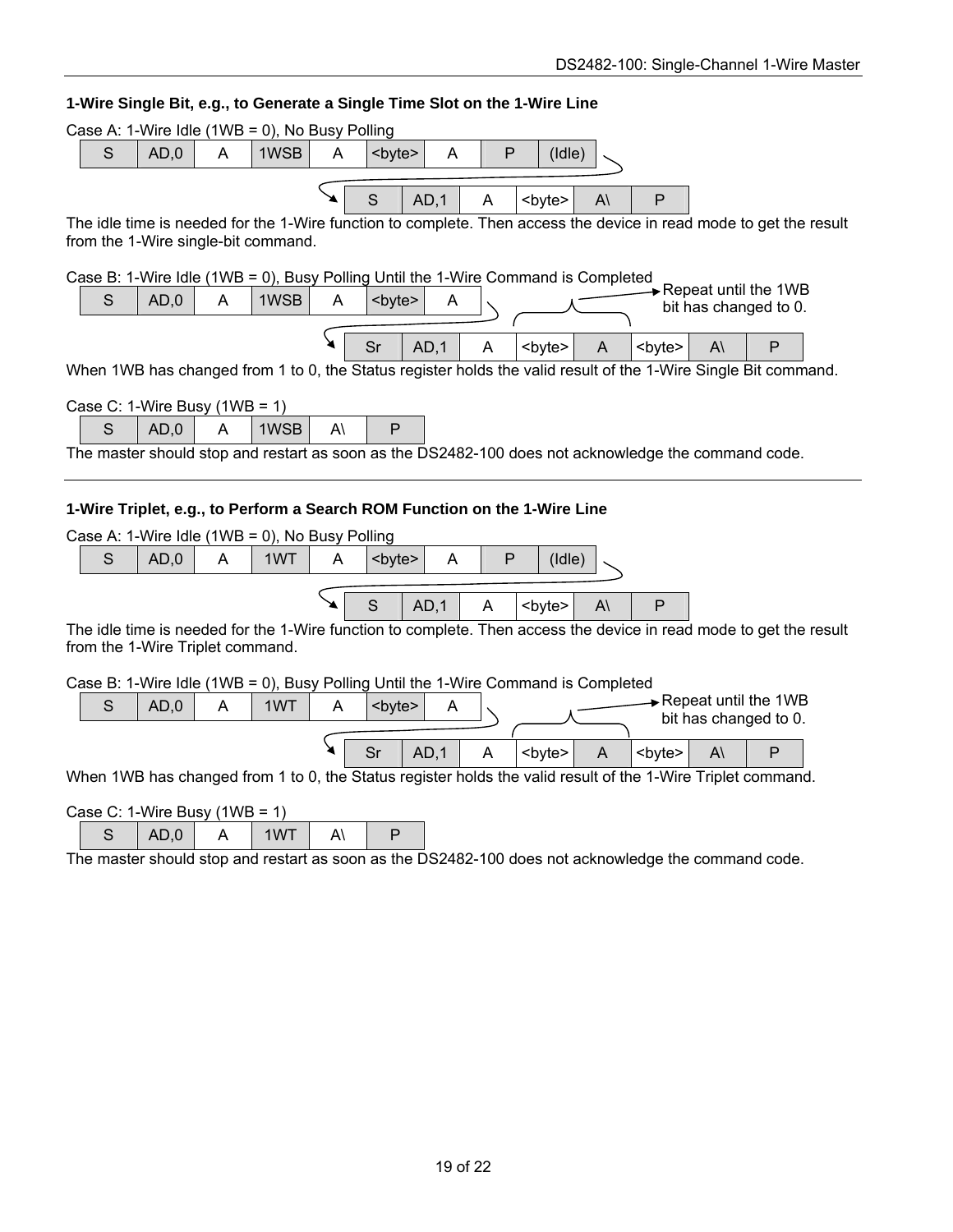

### **Figure 11. Application Schematic**

## **APPLICATION INFORMATION**

### **SDA and SCL Pullup Resistors**

SDA is an open-drain output on the DS2482-100 that requires a pullup resistor to realize high logic levels. Because the DS2482-100 uses SCL only as input (no clock stretching) the master may drive SCL either through an opendrain/collector output with a pullup resistor or a push-pull output.

### **Pullup Resistor R<sub>P</sub> Sizing**

According to the  $I^2C$  specification, a slave device must be able to sink at least 3mA at a V<sub>OL</sub> of 0.4V. This DC condition determines the minimum value of the pullup resistor: **Rpmin =**  $(V_{CC} - 0.4V)/3mA$ **.** With an operating voltage of 5.5V, the minimum value for the pullup resistor is 1.7kΩ. The "Minimum RP" line in Figure 12 shows how the minimum pullup resistor changes with the operating voltage.

For  $I^2C$  systems, the rise time and fall time are measured from 30% to 70% of the pullup voltage. The maximum bus capacitance  $C_B$  is 400 pF. The maximum rise time at standard speed must not exceed 1000ns and 300ns at fast speed. Assuming maximum rise time, the maximum resistor value at any given capacitance  $C_B$  is calculated as: **Rpmaxs = 1000ns/(C<sub>B</sub>\*ln(7/3))** (standard speed) and **Rpmaxf = 300ns/(C<sub>B</sub>\*ln(7/3))** (fast speed). For a bus capacitance of 400pF the maximum pullup resistor values are 2.95kΩ at standard speed and 885Ω at fast speed. **A value between of 1.7k**Ω **and 2.95k**Ω **meets all requirements at standard speed.**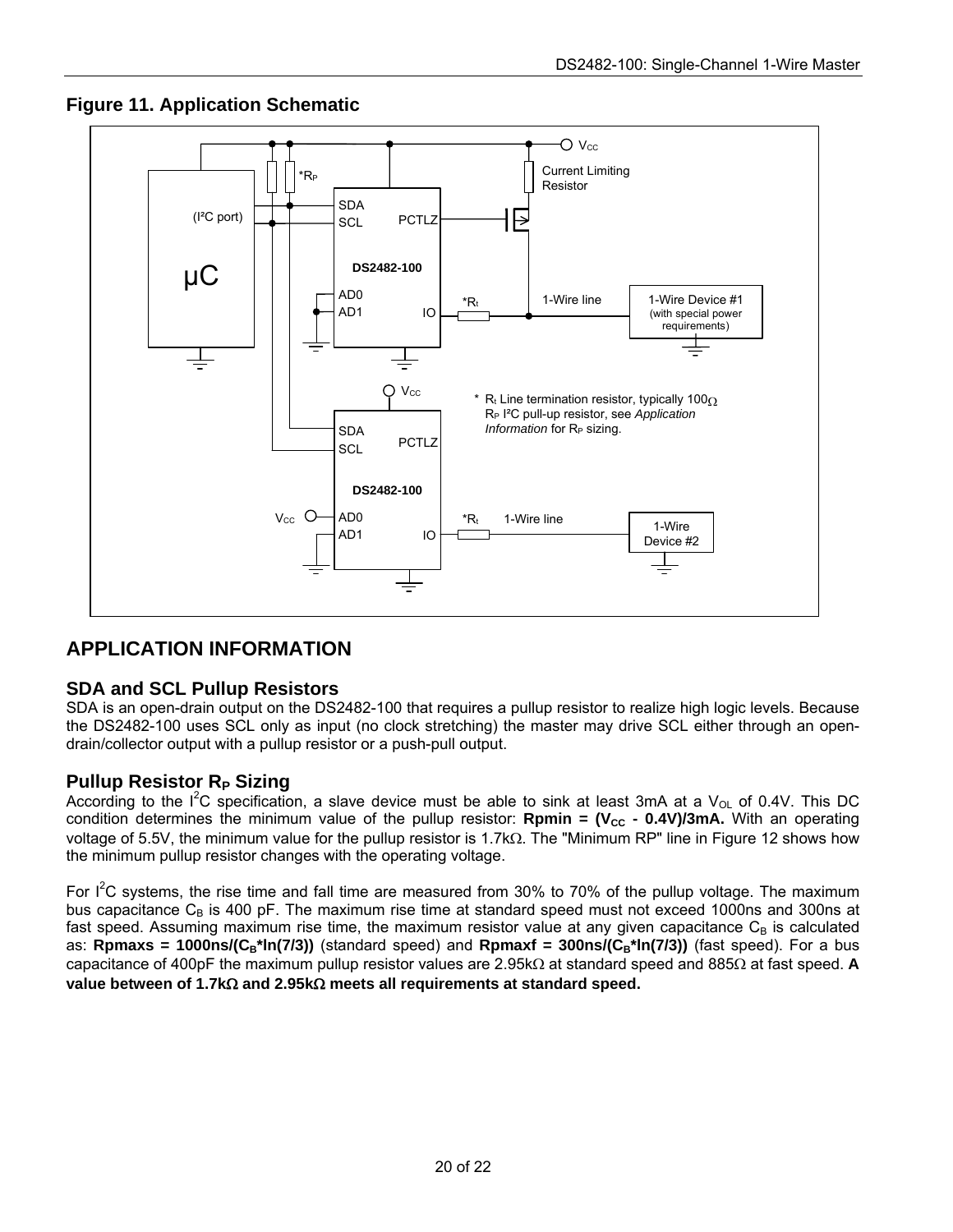Since a 885Ω pullup resistor, as would be required to meet the rise time specification at fast speed and 400pF bus capacitance, is lower than Rpmin at 5.5V, a different approach is necessary. The "Max. Load…" line in Figure 12 is generated by first calculating the minimum pullup resistor at any given operating voltage ("Minimum Rp" line) and then calculating the respective bus capacitance that yields a rise time of 300ns.

Only for pullup voltages of 3V and lower can the maximum permissible bus capacitance of 400pF be maintained. A reduced bus capacitance of 300pF is acceptable for pullup voltages of 4V and lower. For fast speed operation at any pullup voltage, the bus capacitance must not exceed 200pF. The corresponding pullup resistor value at the voltage is indicated by the "Minimum Rp" line.





### **PACKAGE INFORMATION**

For the latest package outline information and land patterns, go to **[www.maxim-ic.com/packages](http://www.maxim-ic.com/packages)**.

| <b>PACKAGE TYPE</b> | <b>PACKAGE TYPE</b> | <b>DOCUMENT NO.</b> |
|---------------------|---------------------|---------------------|
| 8 SO (150 mils)     |                     | 56-G2008-001        |
| 9 WLP               | W92A1+1             | 21-0067             |